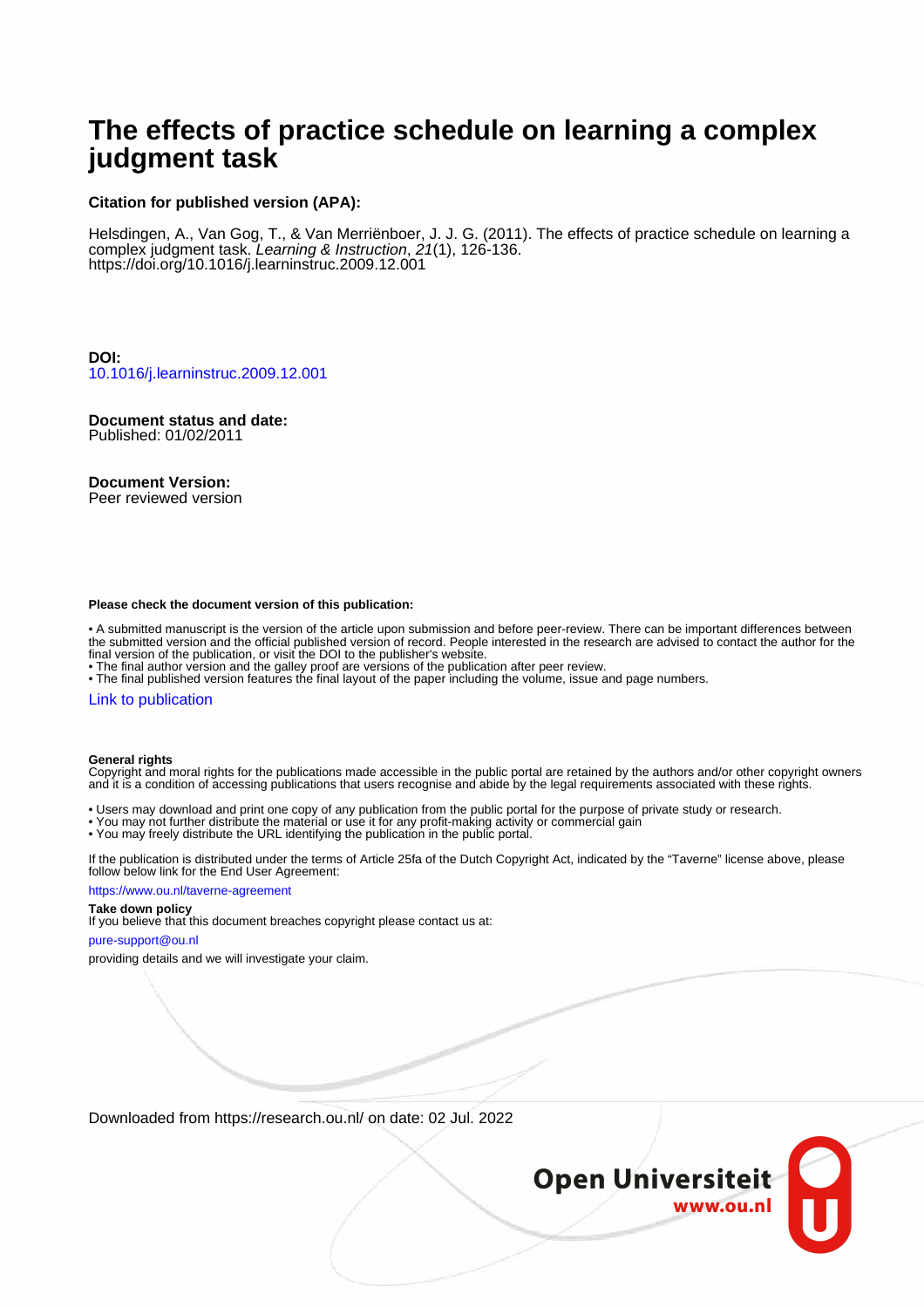*Running head:* Learning a complex judgment task

The effects of practice schedule on learning a complex judgment task

Anne S. Helsdingen<sup>a</sup>, Tamara van Gog<sup>a</sup>, Jeroen J. G. van Merriënboer <sup>b</sup>

*aCentre for Learning Sciences and Technologies, Open University of the Netherlands, PO Box 2960, 6401 DL Heerlen, The Netherlands b School of Health Professions Education, University of Maastricht, PO Box 616 6200 MD Maastricht, The Netherlands*

# **Abstract**

The effects of practice schedule on learning a complex judgment task were investigated. In Experiment 1, participants' judgment accuracy on a retention test was higher after a random practice schedule than after a blocked schedule or operational schedule. Experiment 2 demonstrated that judgment on a transfer test was also better after a random practice schedule than after a blocked schedule. Both experiments failed to show any effects of practice schedule on performance during learning. These findings show that benefits of random practice for retention and transfer apply to learning a complex judgment task, and may be achieved without performance degradation during practice.

*Keywords:* Practice schedule; Judgment; Transfer

\* Corresponding author. Tel.: +31 619348915.

*E-mail addresses:* anne.helsdingen@ou.nl (A. S. Helsdingen), vangog@fsw.eur.nl (T. van Gog), j.vanmerrienboer@educ.unimaas.nl (J. J. G. van Merriënboer)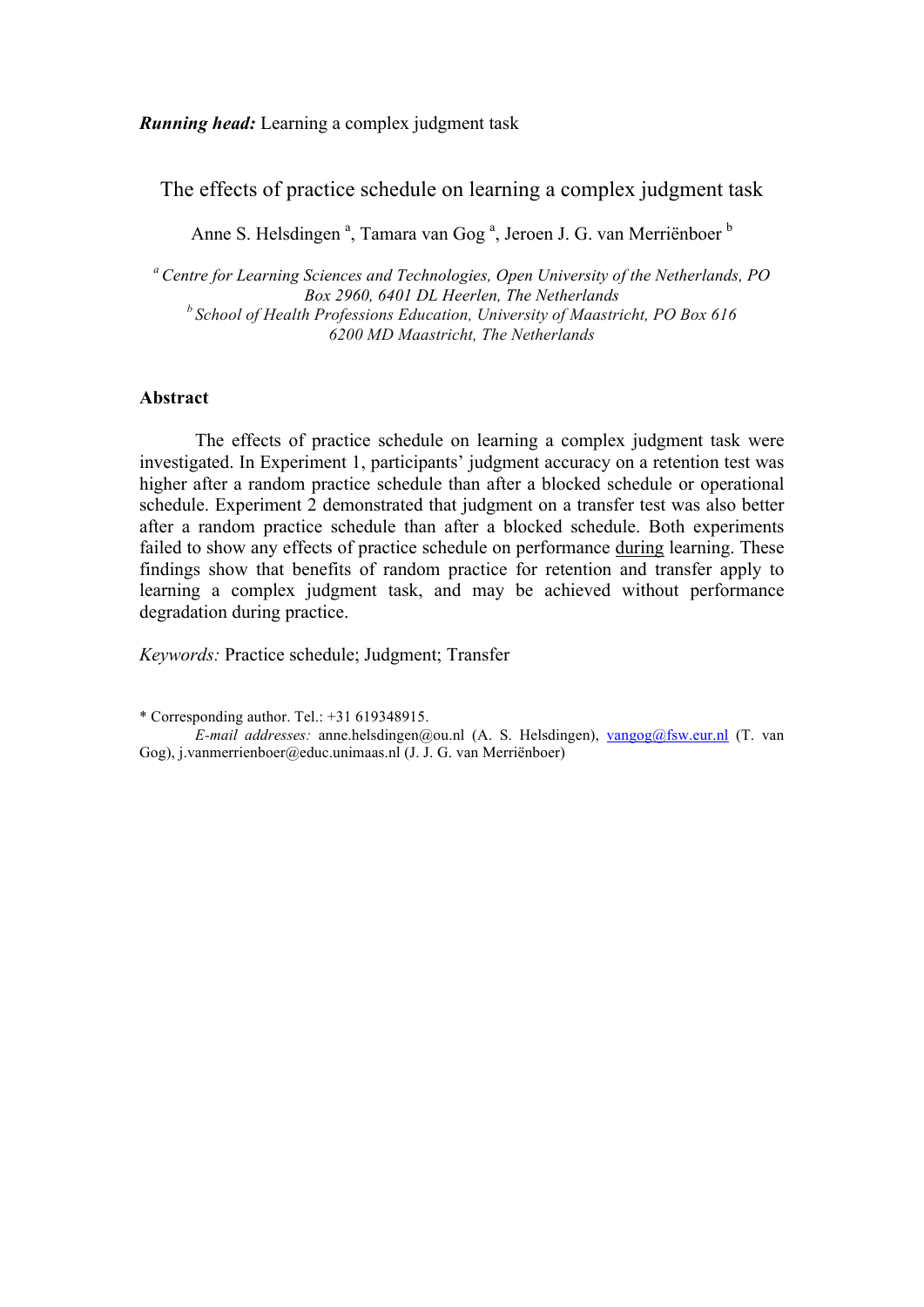# **1. Introduction**

Most educational programs aim to achieve two major goals: Adequate *post* training performance (retention) and transfer to related tasks and situations. However, very often, those goals are confused with enhancing performance and speed of skill acquisition during training. Research has shown that the opposite is often true: Interventions that enhance performance during training may have detrimental effects on retention and transfer performance, and conversely, instructional manipulations that degrade performance during skill acquisition may support the long-term goals of training (for an overview, see Schmidt & Bjork, 1992).

An example of the latter is by providing a practice schedule where different variations of the learning tasks are sequenced randomly as opposed to sequenced in separate blocks (Shea & Morgan, 1979). This type of random sequencing is also often referred to as interleaving practice materials, or mixed practice (Hatala, Brooks, & Norman, 2003; Richland, Bjork, Finley, & Linn, 2005). Random practice may degrade performance during the learning phase but lead to better post training performance and transfer (Lee & Simon, 2003). This technique has mainly been studied in motor tasks (Brady, 1998; Cross, Schmitt, & Grafton, 2007; Guadagnoli & Lee, 2004; Lee & Magill, 1983; Magill & Hall, 1990; Shea & Morgan, 1979; Simon, 2007). However similar findings have been obtained with, for example, procedural tasks (Carlson, 1989; Carlson & Schneider, 1989; Carlson, Sullivan, & Schneider, 1989; Carlson & Yaure, 1990), cognitive operational tasks, such as interacting with automatic teller machines (Jamieson & Rogers, 2000), language learning (Jacoby, 1978), foreign vocabulary learning (Schneider, Healy, & Bourne, 1998, 2002), learning logical rules (Schneider, Healy, Ericsson, & Bourne, 1995), learning problem-solving from worked examples (Paas & Van Merriënboer, 1994), and troubleshooting tasks (De Croock, Van Merriënboer, & Paas, 1998).

Only few studies have been conducted in the past to investigate the effects of practice schedule on learning complex judgment and decision-making, in which the goal is to learn the complex relationships between several phenomena and predict the value of a distal variable (e.g., clinical diagnosis, weather forecast, threat assessment; Brehmer, 1973, 1977, 1979). Moreover, these studies measured performance during training, not on retention or transfer tests. Although training principles that are effective with relatively simple tasks are not necessarily effective for complex tasks as well (Wulf & Shea, 2002), earlier studies on complex mathematical problem-solving have found benefits of mixing or interleaving practice materials on post-practice performance (Rohrer & Taylor, 2007; Simon, 2008). However, whether similar benefits can be expected in learning complex judgment tasks, and whether such effects also occur on transfer performance, remains an interesting question that is addressed in this study. It is important to establish the most optimal training sequence for such tasks, because of the far-reaching consequences that, for example, wrong clinical diagnoses or military judgments may have (Hogarth, 1980). Therefore, the present study explores the effects of practice schedule on learning and transfer of complex judgment tasks.

# *1.1. Complex judgment tasks*

In the numerous choices or judgments people make every day, two distinct classes can be identified: Value judgments, which express their preferences, and predictions, which reflect what they expect to happen (Hogarth, 1980). Value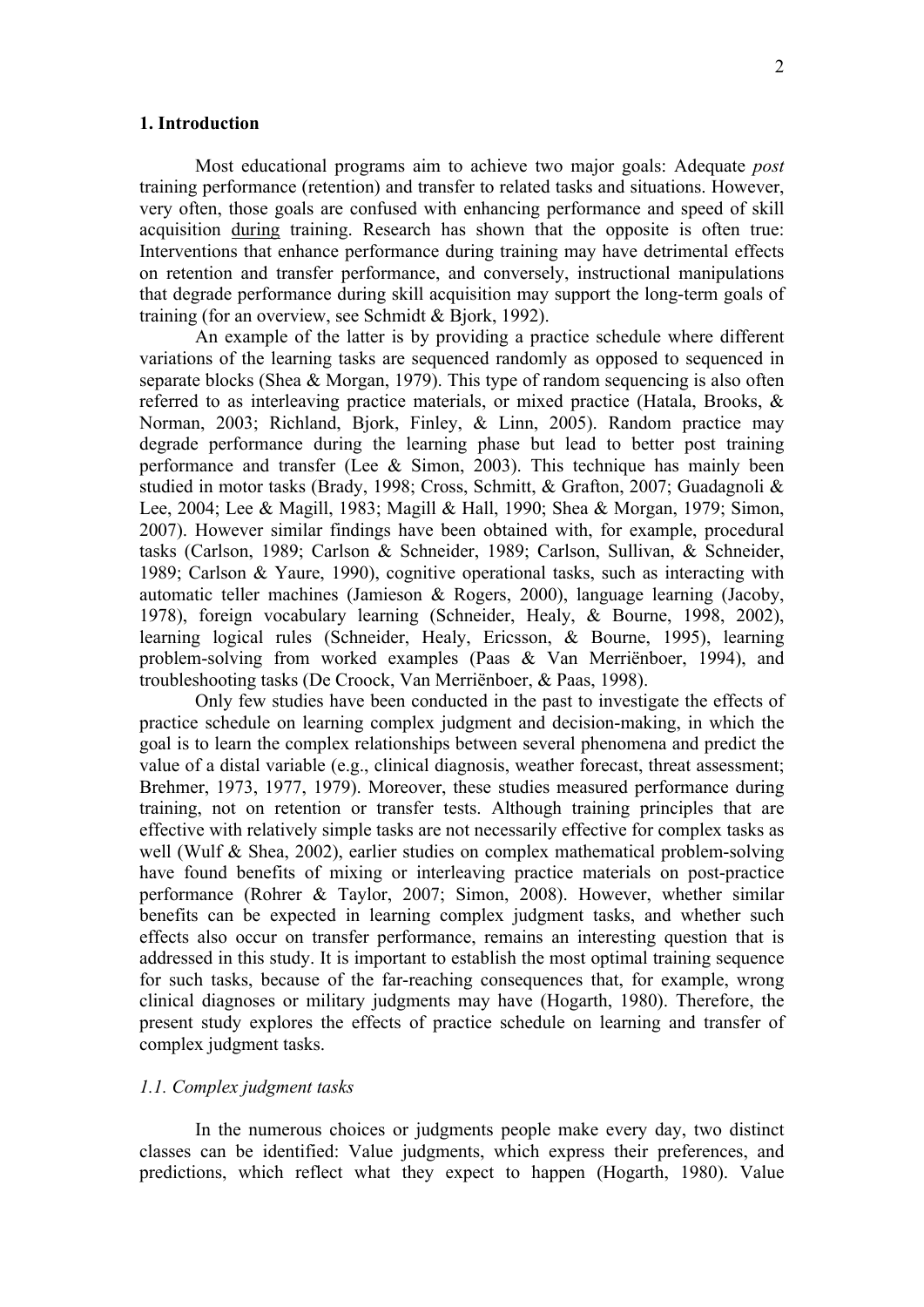judgments encompass, for example, a choice for one house over another or one pair of shoes over another. Predictions concern future outcomes such as, for example, expectations regarding how someone might react to what you say or do, or who will win the next presidential elections. In this study we focus on predictive judgment tasks.

Consider, for example, a central executive officer (CEO) of an international company who has to make a decision on moving his production facility from The Netherlands to India. In making this judgment, several so-called 'points of reference' need to be considered that are expected to be related to the target of maximizing profit, such as labor costs, infrastructure, inflation rates, and so forth. These points of reference are part of the CEO's mental representation of the network of relationships between elements (objects, events) in the environment and the event to be predicted. Accuracy of the judgment depends on the extent to which the CEO's mental representation matches the real network of relationships (Hogarth, 1980). It is this match, or lack thereof, that is the object of study within the social judgment theory (SJT; Brehmer & Joyce, 1988; Hammond, McClelland, & Mumpower, 1980).

According to the SJT, which is modeled after Brunswik's (1943, 1955) theory of perception, a person does not have access to any direct information about the objects in the environment. Instead, perception is seen as an indirect process, mediated by a set of proximal cues (i.e., points of reference). The perceptual system uses these cues to make inferences about distal objects. In accordance with this view, SJT defines judgment as a process that involves the integration of information from a set of cues into a judgment about some distal state of affairs (Hogarth, 1980).

Within the SJT research paradigm, an experimental method was devised to study how people learn such difficult judgment tasks, namely the (Multiple) Cue Probability Learning (MCPL; Björkman, 1965; Brehmer, 1972; Brehmer & Brehmer, 1988; Brunswik & Herma, 1951; Hammond, Hursch, & Todd, 1964; Hursch, Hammond, & Hursch, 1964; Smedslund, 1955), also referred to as Multidimensional Functional Learning (MFL; Hoffman, Earle, & Slovic, 1981). During a typical MFL experiment a person makes judgments based on a number of probabilistic cues over a series of trials. Feedback may be given on each trial, or feedback may be given after subsets of trials. The aim is to correctly predict the quantitative or categorical criterion value on each trial.

The MFL studies have focused on how people learn to discover cues and judge the importance of these cues (Klayman, 1988a). In particular, it has been studied how learning and transfer performance are affected by parameters of the task (e.g., linearity of relationships between variables, predictability of cues, meaningful labels, time pressure; Edland, 1993; Koh, 1993), the nature and timing of given feedback (e.g., delayed feedback, cognitive feedback, outcome feedback, feedforward; Balzer, Sulsky, Hammer, & Sumner,1992), and characteristics of the task performer (e.g., age, goal setting, prior knowledge or experience; Alm & Brehmer, 1982; Chasseigne, Mullet, & Stewart, 1997; Hoffman et al., 1981). From these studies, it became clear that performance is higher when (a) linear relationships exist between cues and the criterion (Alm, 1982b; Brehmer, 1979, 1987; Hammond & Summers, 1965), (b) these relationships are positive rather than negative (Björkman, 1965; Brehmer, 1977; Sheets  $\&$  Miller, 1974), (c) cues have meaningful rather than abstract labels (Koele, 1980; Muchinsky & Dudycha, 1975; Ruble & Cosier, 1990), (d) there is no time pressure (Rothstein, 1986), (e) positive feedback is given rather than negative feedback (Klayman, 1988b), and (f) participants set goals for themselves (DeShon & Alexander, 1996).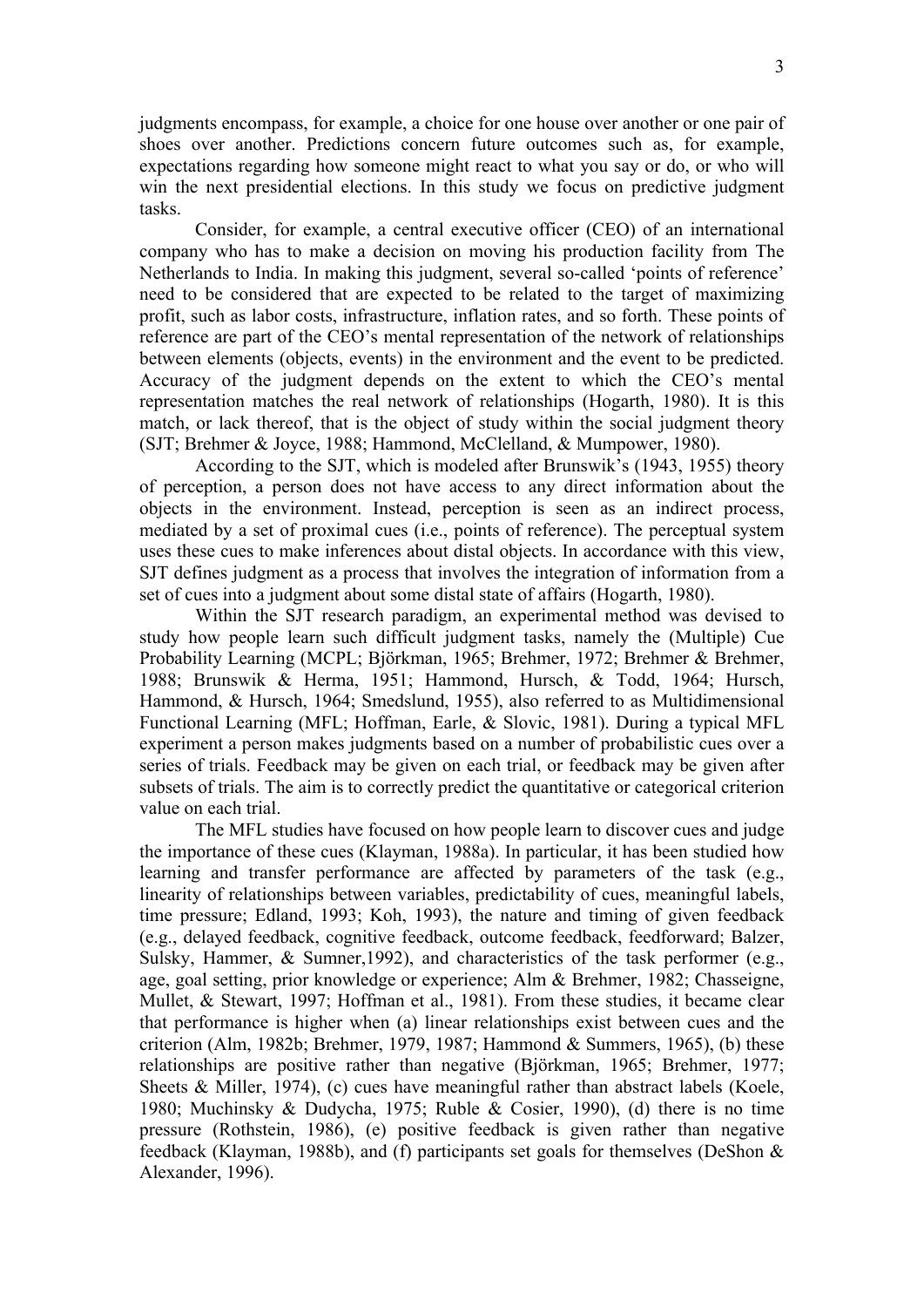Regrettably, in most MFL studies, participants' performance was only measured during the learning phase. This is problematic, because observed performance during the learning phase can be a notoriously poor guide to predicting learning outcomes, namely post-training performance (Bjork, 1994). Only a few MFL studies measured test performance after a retention interval (Alm, 1982a; Brehmer, 1973) or transfer of learning to new, unfamiliar tasks (Andersson & Brehmer, 1977; Brehmer, 1977, 1979; Brehmer & Almqvist, 1977; Lindberg & Brehmer, 1976).

In conclusion, MFL experiments use representative experimental tasks that adequately capture the major characteristics of complex judgment tasks. But although many task-related, feedback-related, and learner-related aspects were investigated for their effects on performance during learning and retention, few studies have focused on methods to increase transfer of MFL. One way to increase transfer performance might be to use random rather than blocked practice schedules.

# *1.2. Blocked vs. random practice schedules*

Blocked task sequences, that is, sequences of learning tasks organised in blocks, with only one variation of a task being practised in each block (e.g., AAA-BBB-CCC), have often been found to lead to better performance during training than random practice (e.g., A-B-C-B-C-A-A-C-B; see, e.g., Schneider, Healy, & Bourne, 2002). However, random practice often results in better retention and transfer of skills to related tasks and situations (Greeno, 1964; Healy et al., 2002). These beneficial effects of random practice have been observed in a variety of domains and tasks.

To explain the benefits of random practice for retention and transfer, several hypotheses have been formulated, such as the elaboration hypothesis (Shea  $\&$ Morgan, 1979), the reconstruction hypothesis (Lee & Magill, 1983), and the retrieval hypothesis (Schmidt & Bjork, 1992). The major line of argument of these hypotheses is that in random practice, learners are challenged to compare the different procedures associated with the different tasks, whereas in a blocked schedule, only one task procedure has to be kept in mind during a block of tasks, forsaking the need for extra processing activities such as elaboration, reconstruction, or retrieval of procedures from long-term memory. These extra processing activities lead to abstraction, that is, to richer mental representations and more general knowledge about principles and procedures. In MFL, random practice schedules may encourage learners to abstract cue-criterion relations from the learning tasks, whereas in blocked practice schedules learners may rely on memory of specific cue-criterion observations from prior learning tasks, without attempting to abstract the underlying relationships between cues and criterion. Therefore, it is expected that although blocked practice may enhance performance during the learning phase of an MFL task, random practice will eventually lead to better retention and transfer.

# *1.3. Operational practice schedules*

Studying the effects of different practice schedules on learning and transfer of complex judgment and decision making skills may also provide insight into the effectiveness of the train as you fight paradigm that is being widely applied in decision-making training programs (e.g., for military command and control, crisis management, and general leadership and management). In this training approach, the real world sequence and frequency of events serves as a basis for the scheduling of practice events (i.e., operational practice schedule), whereas in a test or exam, the less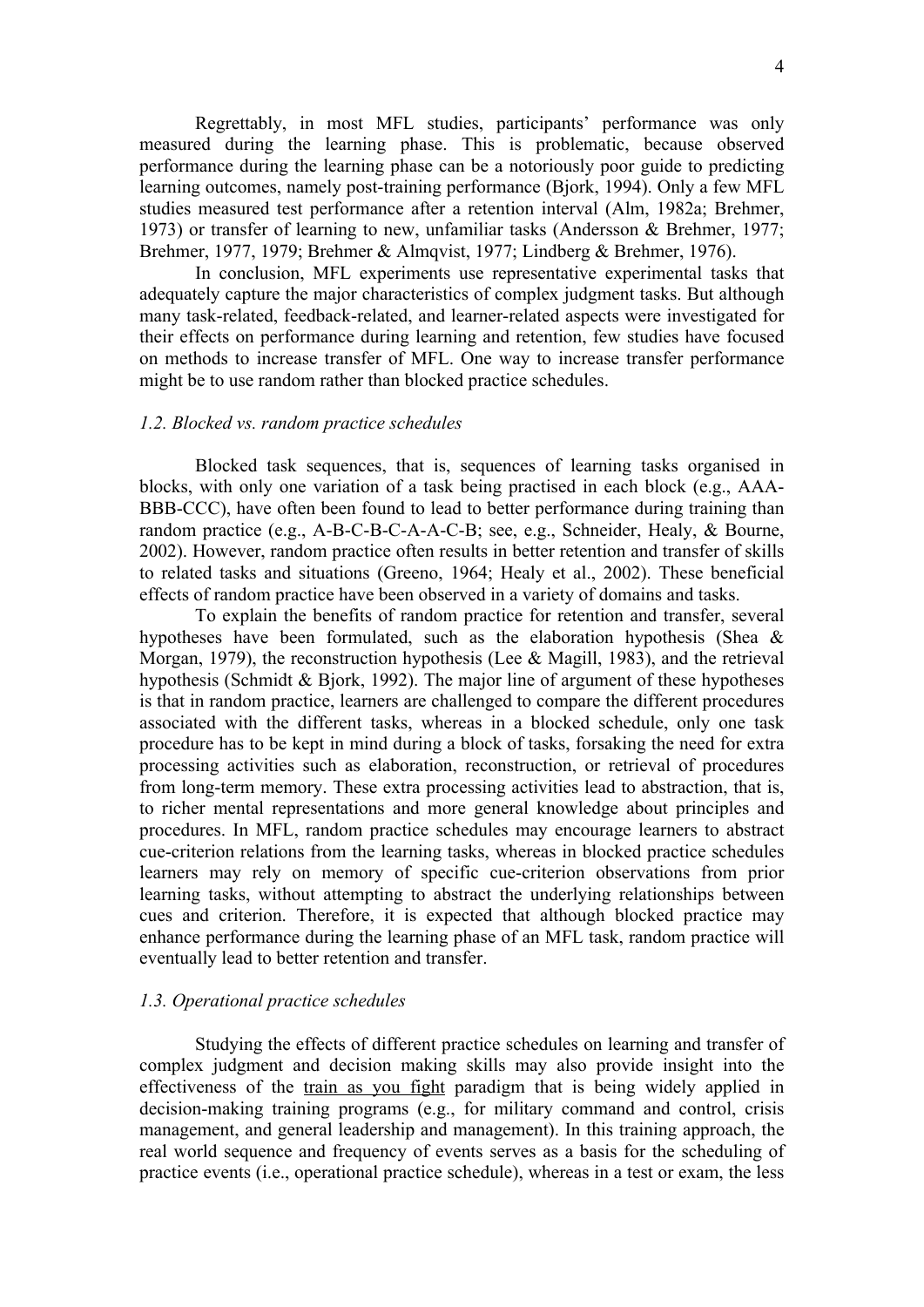frequently presented cases may have a normal to high chance of occurrence because the event may have serious implications*.* Consider, for example, a medical student: If the student is trained in a real world medical practice, that student will probably receive little practice diagnosing rare diseases. However, a subsequent medical exam may incorporate such serious cases because their correct diagnosis is very important. Within the research community, train as you fight is often considered an ineffective training methodology for several reasons (Farmer, Van Rooij, Riemersma, Jorna, & Moraal, 1999). One of the objections is that it may not provide the opportunity to practice rare or unusual tasks, which may yet be critical to effectively deal with emergency situations. However, if the real world sequence of events increases variations in tasks when compared to a blocked schedule because it is random, it might lead to adequate post training performance. Little research has addressed the effects of the train as you fight or operational practice schedules, especially in comparison with random or blocked schedules (Beaubien, Palev, Shadrick, Ennis, & Jacklin, 2006; Lussier, Shadrick, & Prevou, 2003).

# *1.4. The present study*

The two experiments of the present study investigated the effects of different practice schedules on learning, retention (Experiment 1), and transfer (Experiment 2) of complex judgment tasks. It was hypothesized that a blocked practice schedule will yield better performance during the learning phase **(**Hypothesis 1**)**, whereas random (Experiment 1 and 2) and operational (Experiment 1) practice schedules will yield better performance than a blocked one as regards learning outcomes measured in terms of retention- and transfer-test performance (Hypothesis 2).

# **2. Experiment 1**

Experiment 1 tested Hypotheses 1 and 2. Specifically it investigated the effects of random, blocked, and operational practice schedules on performance during learning and on retention tasks.

# *2.1. Method*

### *2.1.1. Participants – Design*

Participants were 54 students recruited from different faculties of the Universities of Utrecht and Amsterdam who volunteered to participate in the experiment (21 male, 33 female; mean age was 21 years,  $SD = 2.9$ ); they had no prior knowledge or experience concerning the experimental tasks. Participants received 32 Euros for their participation in the experiment and could gain an additional bonus of between 0 and 12 Euros, based on their level of performance during the experiment. They were randomly assigned to the blocked practice schedule  $(n = 18)$ , random practice schedule ( $n = 18$ ), and operational practice schedule ( $n = 18$ ).

# *2.1.2. Materials*

*2.1.2.1. Learning tasks.* Three sets of six cases were developed. One set dealt with injury cases, one with damage cases, and one with traffic cases. Participants were presented with one set of cases, and had to prioritize each case on the urgency for the police to deal with it. The three sets were balanced over the three practice schedule conditions, that is, in each condition six participants worked on injury cases, six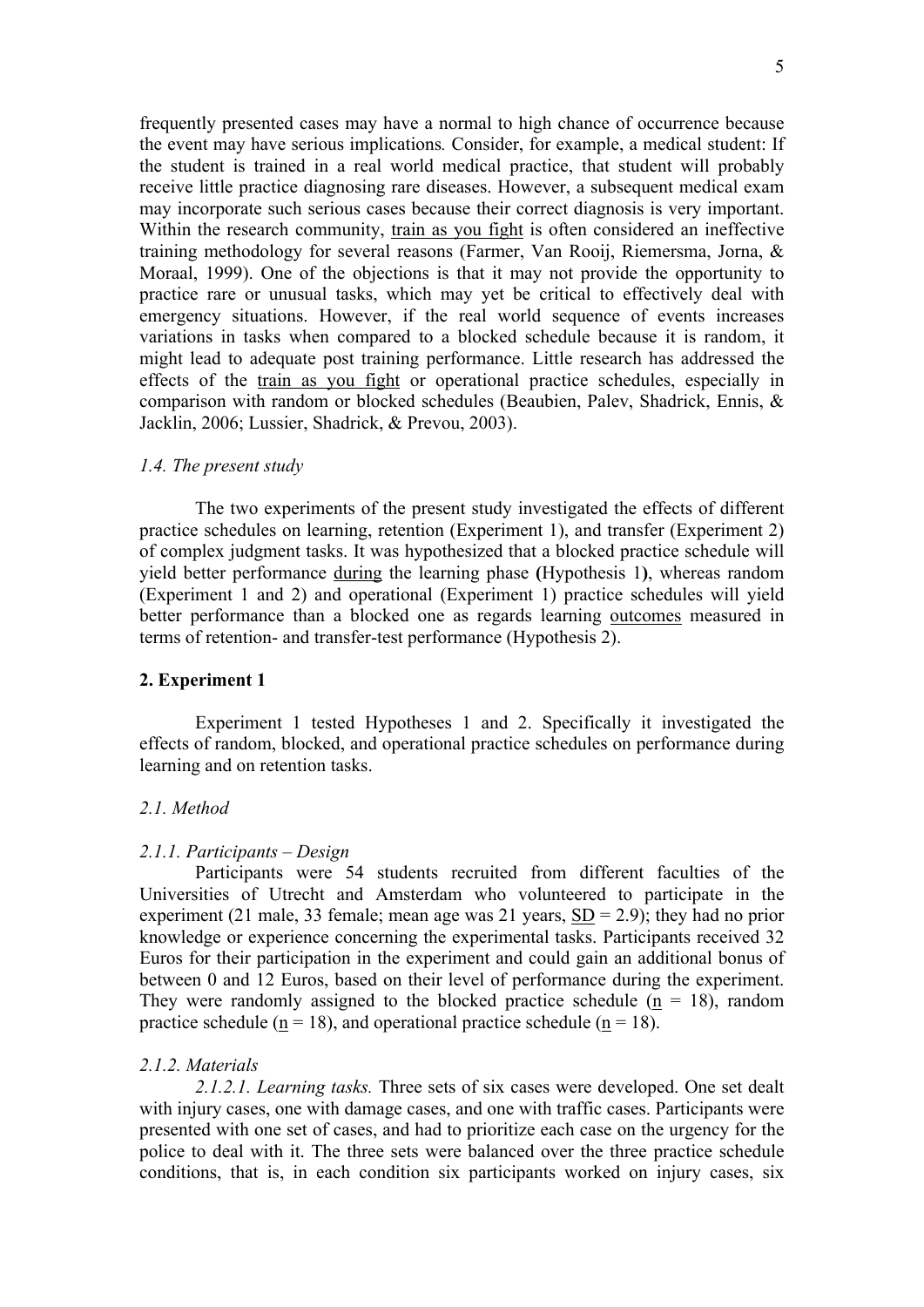participants worked on damage cases, and six participants worked on traffic cases. Priorities depended on the values of two different cues. One cue had three possible values and the other cue had two different values, thus yielding six combinations of cue values. For injury cases these cues were (a) condition of victim (light injury, heavy injury, dead), and (b) weapon (firearm, no firearm). For damage cases the cues were: (a) level of damage (light, heavy, irretrievable) and (b) nature of the crime (burglary, violence/holdup). For traffic cases the cues were: (a) nature of the offence (speeding, driving without insurance, driving drunk) and (b) history (first time, recidivist). Tables 1, 2, and 3 present the priority scores for each combination of cue values.

 $-$ 

Insert Tables 1, 2, and 3 about here

------------------------------------------------

The cases were presented one by one on a computer screen (see Figure 1). Each participant received 96 learning tasks (i.e., each of the six cases was presented 16 times). The first six tasks were introduced by a short description of the crime, whereas the subsequent 90 tasks were presented as a set of cue values only. On the lower half of the screen, beneath the presentation of the case, a slide bar was presented covering the whole range of priority scores (1-100). Using the computer mouse, participants could manipulate an indicator on the slide bar to mark the priority of the case.

### --------------------------------------- Insert Figure 1 about here ---------------------------------------

Feedback during the training session consisted of a second slide bar with the indicator at the position of the true priority score. This feedback slide bar was presented above the first one, immediately after participants had indicated their priority score. The bonus that participants had earned was calculated with the following formula and was continuously visible on the screen.

$$
bonus = \sum_{i=1}^{96} \left( 1 - \left( \frac{|true\; priority_i-estimate_i|}{true\; priority_i} \right) \right) \times .125
$$

*2.1.2.2. Practice schedules*. In the random practice condition, the cases were presented in a fully randomized order (without replacement) and each combination of cue values was presented an equal number of times. Thus, during the 96 learning tasks, each of the six combinations of cue values (i.e., each case) was presented 16 times.

In the blocked practice condition, each combination of cues also appeared 16 times in total. The learning tasks in the first block of the learning phase (12 tasks) were sequenced in such a way that only one cue (the cue with 3 values) changed value from one task to the next, whereas the value of the second cue was kept constant. In the second block (12 tasks), the second cue had changed value, and again only the first cue changed value from one task to the next. In the third block (8 tasks) the first cue was kept constant and the second cue (with two values) changed value from one task to the next. In the fourth block (8 tasks), the value of the first block had changed, and again a sequence of tasks was presented where only the second cue changed value from one task to the next. In the fifth block (8 tasks), the value of the first cue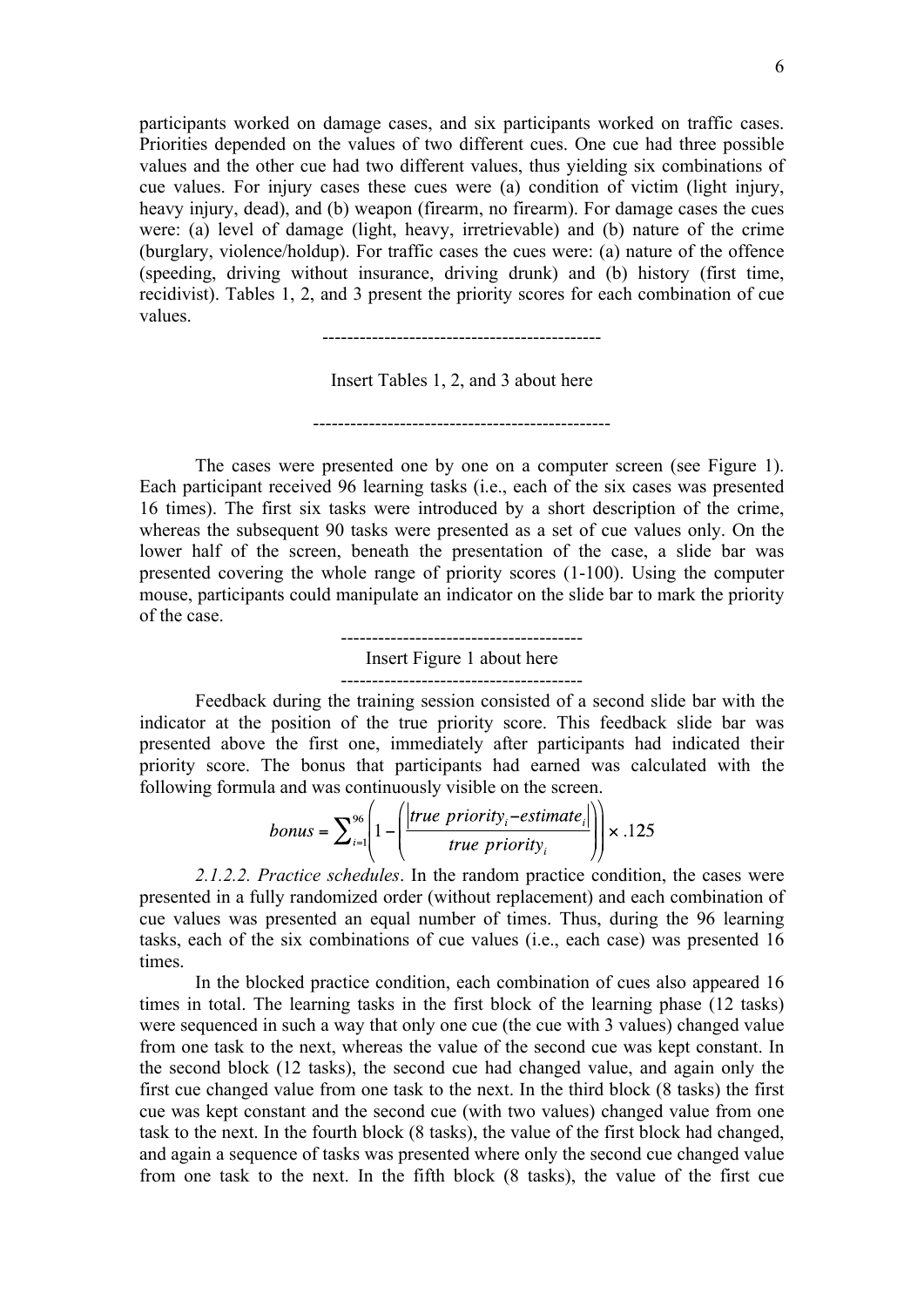changed again, and the second cue changed value from one task to the next. In the sixth block (24 tasks) and seventh block (24 tasks) two cues simultaneously changed their values from one task to the next.

The operational task sequence was realized by a random order of tasks in which some tasks were more likely to be presented to participants than others (i.e., the higher the occurrence in real-life situations, the more likely the case was to be presented). For the probability of selecting each case in the operational sequence, see Tables 1, 2 and 3.

*2.1.2.3. Retention test.* The retention test consisted of a random selection of 24 tasks from the learning tasks, presented in random order that was the same for each participant. Each combination of cue values was presented approximately four times. No feedback was given during the retention test.

# *2.1.3. Procedure*

The experiment lasted approximately 1.5 hours and was run in sessions with at most six participants. Before the experiment started, participants read a short instruction explaining how to rate the priority of the cases by moving the indicator on the slide bar. Then, the experimenter assigned each participant to a computer and started the learning phase. After participants had practiced the 96 learning tasks, they had a short break of approximately 10 minutes after which they completed the 24 tasks of the retention test. For both the learning phase and the retention test, participants could take as much time as they needed.

For each task in the learning phase and the retention test, participants' deviation score, defined as the absolute difference between the estimated priority and the true priority of the task, was automatically stored in a logfile. For each participant, time-on-task for the total session (learning phase and retention test together) was logged.

### *2.2. Results – Discussion*

Table 4 presents the judgment performance (i.e., deviation) scores in the learning phase and the retention test per condition. Time-on-task (in seconds) did not significantly differ between random ( $M = 5166$ ,  $SD = 1067$ ), blocked ( $M = 5193$ , SD  $= 853$ ), and operational (M = 5216, SD = 777) practice schedules,  $F(2, 51) < 1$ , ns. In the analyses reported here, a significance level of .05 was set, and partial eta-squared or Adjusted Hedges are reported as a measure of effect size.

> --------------------------------------- Insert Table 4 about here  $-$

A 3(practice schedule: random, blocked, operational) x 3(type of cases: injury, damage, traffic) ANOVA performed on the mean deviation scores during the learning phase showed no significant interaction between practice schedule and type of case,  $F(4, 45) = 0.44$ , ns, and no main effects of practice schedule,  $F(2, 45) = 0.94$ , ns, or case type,  $F(2, 45) = 2.08$ , ns, on performance during the learning phase. That is, contrary to Hypothesis 1, participants in the blocked condition did not perform better than participants in the random or operational conditions during the learning phase.

Regarding the mean deviation scores during the retention test, a 3(practice schedule: random, blocked, operational) x 3(type of cases: injury, damage, traffic) ANOVA did not show an interaction between case type and practice schedule, F(4,  $45$ ) = 0.14, ns, and no main effect of type of cases,  $F(2, 45) = 1.43$ , ns. The analysis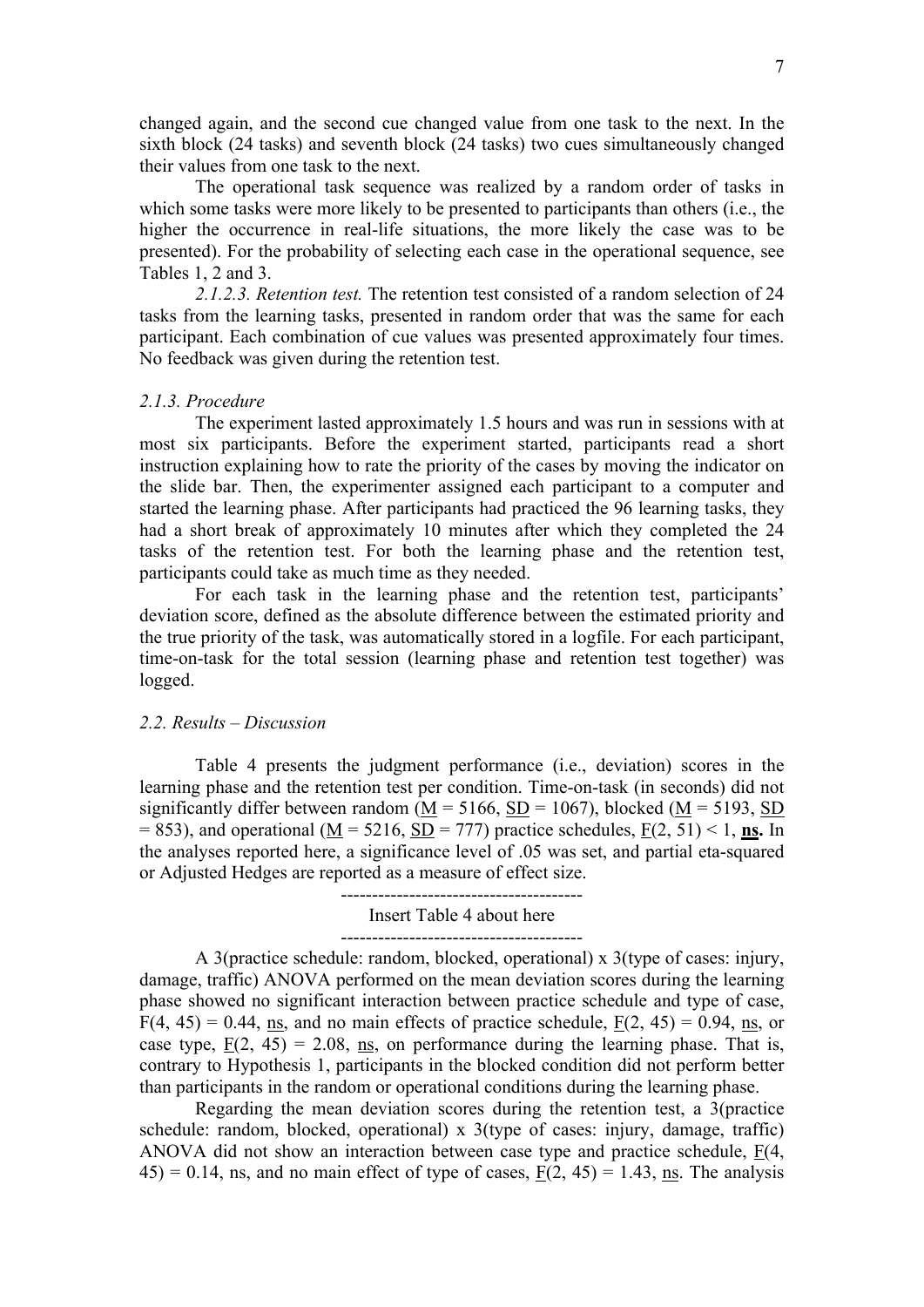did show a significant effect of practice schedule,  $\underline{F}(2, 45) = 4.46$ ,  $\underline{p} = .02$ , partial  $\eta^2 =$ .15. Post hoc Tukey tests indicated that in line with our expectations, participants who followed random practice performed better  $(M = 3.12, SD = 1.84)$  on the retention test than participants who followed a blocked practice schedule  $(M = 5.48, SD = 2.81)$ , that is, they had lower deviation scores. The other differences between conditions were not statistically significant. For the operational schedule condition, we also analyzed whether the frequency of presentation of cases (see Tables 1, 2, and 3) had an effect on performance during the retention test. Application of Friedman's test showed that there were no significant differences in the scores of the retention test between cases that were presented with the highest frequency (31%, 45%, 60% for damage, traffic, and injury cases, respectively;  $M = 5.43$ ,  $SD = 4.60$ ), and cases that were presented with the lowest frequency  $(3\%$  for all case types; M = 3.04, SD = 4.24),  $\chi^2(1, \underline{N} = 18) = 1.00$ ,  $\underline{p} = .32$ , Adjusted Hedges  $\underline{g} = .59$ .

In conclusion, Hypothesis 1 that a blocked practice schedule would generate better performance during learning than random or operational practice was not confirmed by our results. Hypothesis 2, however, that random and operational practice schedules would yield better performance than a blocked one in the retention test was partly confirmed. There are some other studies that also failed to find effects of practice schedule on performance during learning. Specifically, whereas some studies failed to find effects on retention-test performance as well (French, Rink, & Werner, 1990; Jones & French, 2007) others did show effects on retention-test performance, in line with our results (Immink & Wright, 1998; Ollis, Button, & Fairweather, 2004; Wrisberg & Liu, 1991). That is, we did find the expected benefits for participants in the random condition over the blocked condition on the retention test. However, the operational condition did not outperform the blocked practice group. When practice tasks were presented in an operational order, that is, random but with some cases being presented more frequently than others, the benefits of interleaving learning materials for retention performance disappeared. A possible explanation might be that because some cases appear more often than others in an operational schedule, not all cases that were presented in the retention test had been trained to the same extent. Nevertheless, the Friedman test showed that retention-test performance on cases that were practised less frequently was not significantly worse than that on cases that were trained more frequently. Even though operational practice schedules are advocated by some practitioners as a means of providing more realistic training scenarios while increasing random practice, and as a consequence post training performance, this experiment showed that a "normal" random schedule is to be preferred in terms of reaching good retention performance.

In Experiment 1, only effects on retention were measured. However, the aim of many education or training programs is to attain transfer of learning, that is, the adequate application of skills or knowledge acquired under specific conditions or with specific tasks in different tasks or conditions (Mayer & Wittrock, 1996; Roscoe & Williges, 1980). It has been argued that transfer is higher following random practice than following a blocked schedule, because in a random schedule participants may compare different tasks continuously, which may not only lead to a deeper understanding of the relationships between the different cues and the criterion, but also to abstract knowledge of how to approach this type of task (Wulf & Shea, 2002). Therefore, Experiment 2 investigated the effects of interleaving and blocked practice on transfer.

# **3. Experiment 2**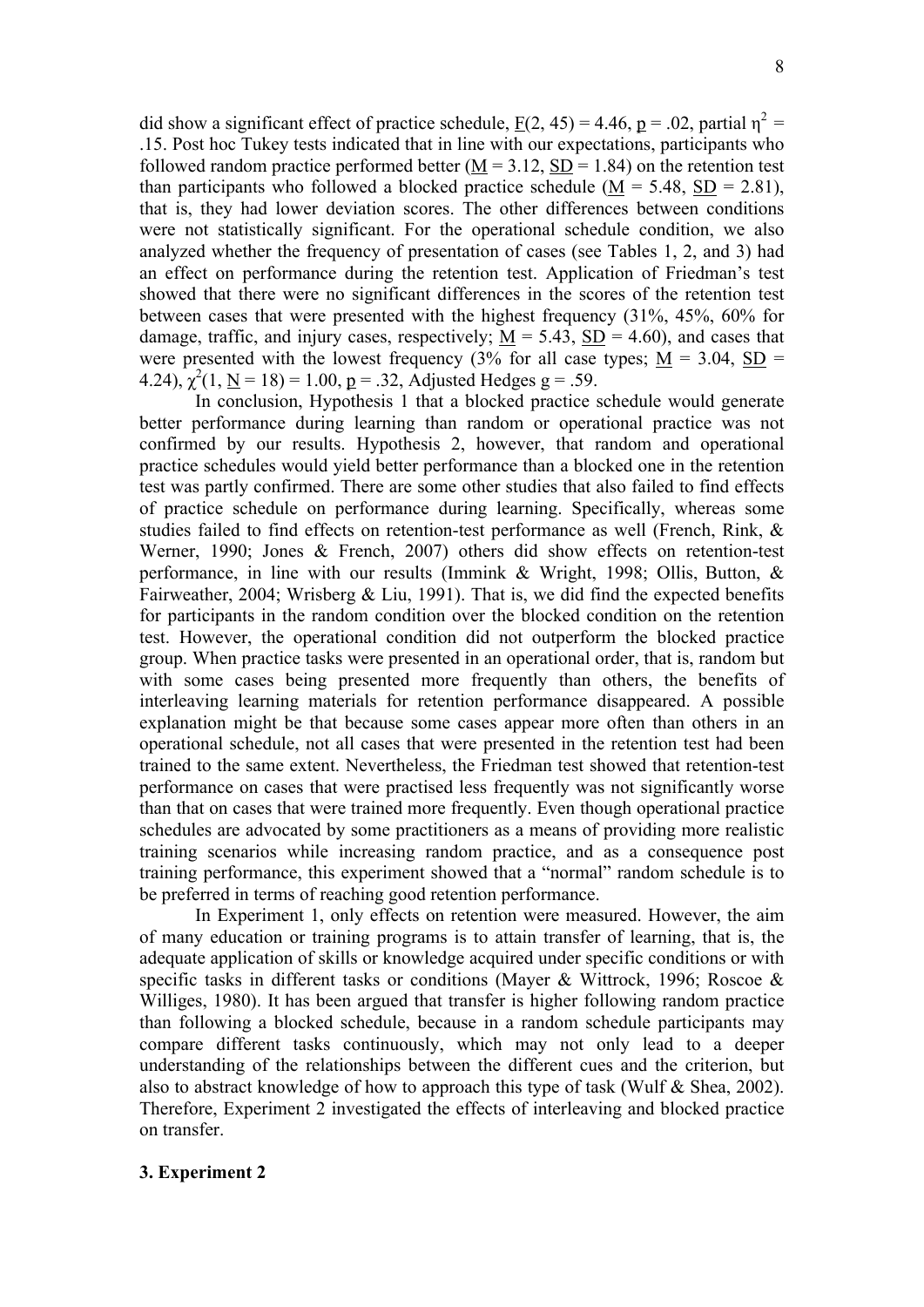Experiment 2 again tested Hypothesis 1 and 2. It investigated the effects of random and blocked practice schedules on performance during learning and on transfer in complex judgment tasks. Because an operational practice schedule did not generate any performance difference during learning and on the retention test in the first experiment, this condition was excluded from Experiment 2.

### *3.1. Method*

# *3.1.1. Participants – Design*

Participants were 64 students (32 male, 32 female; mean age 22.0 years,  $SD =$ 4.4) recruited from different faculties of the Universities of Utrecht and Amsterdam who volunteered to participate in the experiment. They were randomly assigned to two groups that received either random practice  $(n = 32)$  or blocked practice  $(n = 32)$ . Their prior level of schooling ranged from senior vocational education to university masters level. All participants received 32 Euros for their participation in the experiment and could gain an additional bonus of between 0 and 12 Euros, based on their level of performance during the learning phase.

### *3.1.2. Materials*

*3.1.2.1. Learning tasks.* Learning tasks consisted of 32 descriptions of crimes. Each crime had to be prioritized on the urgency for the police to deal with it. Priorities could be determined on the basis of the dichotomous values on four different cues that occurred in each crime description: (a) the condition of the victim (injured, dead); (b) the use of a weapon (no firearm, firearm); (c) the nature of the crime (burglary, violence/holdup), and (d) available information concerning the perpetrator (description, known to the police). Table 5 presents the priority scores for each combination of cue values.

Insert Table 5 about here

---------------------------------------

---------------------------------------

Two tasks were developed for each of the 16 combinations of cue values, resulting in 32 tasks.

The crime descriptions were presented to the participants one by one on a computer screen (see Figure 2). The task was presented on the upper half of the screen. Below that, the four cues and possible cue values with tick boxes as well as a blank space for participants' estimate of the priority of the crime (to be given as a numerical value between 1 and 100) were presented. The correct cue values had to be ticked before entering priority scores.

> --------------------------------------- Insert Figure 2 about here ---------------------------------------

Feedback in terms of the true priority of a crime was presented on the screen after completion of each task. The bonus that participants had earned was calculated with the following formula and was continuously visible on the screen.

$$
bonus = \sum_{i=1}^{32} \left( 1 - \left( \frac{|true\; priority_i - estimate_i|}{true\; priority_i} \right) \right) \times .375
$$

*3.1.2.2. Practice schedules.* In the random practice group, the task order was determined by random selection without replacement from the 32 available tasks. In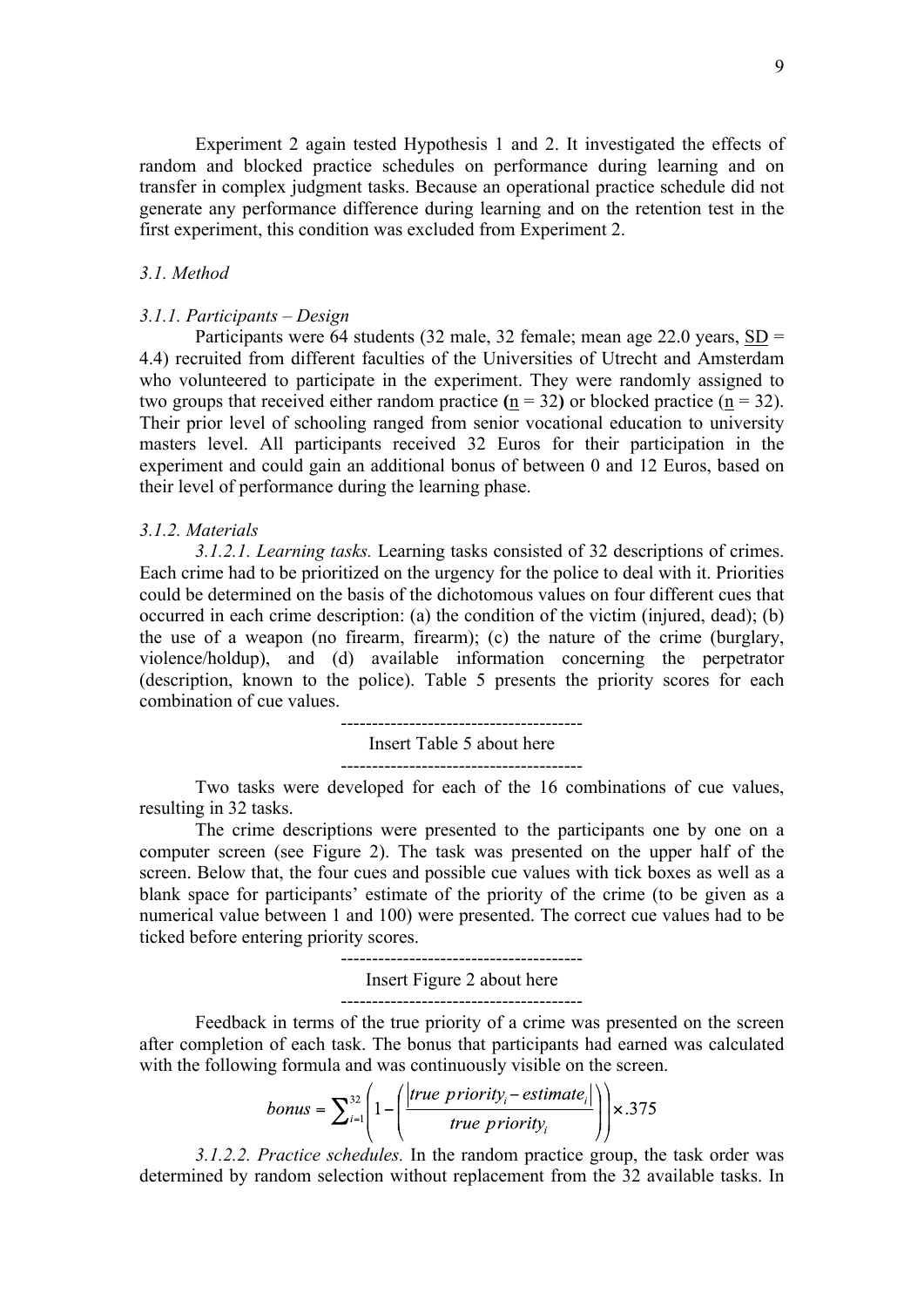the blocked practice group, the tasks in the first block of 8 tasks focused the participants' attention on the most influential cue, namely, the condition of the victim. The tasks in the second block (tasks 9-16) simultaneously varied the values of the condition of the victim and one other cue. The tasks in the third block (tasks 17-24) simultaneously varied the values of the condition of the victim and of the two other cues not yet used in the second block. The tasks in the fourth, and final, block (tasks 25-32) simultaneously varied the values of the condition of the victim and the three other cues.

*3.1.2.3. Transfer test.* The test consisted of eight transfer tasks, that is, tasks that were similar to the training tasks in structural features (same combination of cues) but different with regard to surface features (cover stories). The transfer tasks were presented in a random order that was the same for all participants. No feedback was given during the transfer test.

### *3.1.3. Procedure*

The experiment lasted about one hour, with at most four participants per session. Before the experiment started, participants read an instruction explaining how to rate the priority of the tasks, and two exemplary task descriptions were discussed. Then, the experimenter assigned each participant to a computer and started the learning phase. The transfer test was conducted a few minutes after the last task in the learning phase was finished. For each task, participants' deviation scores, defined as the absolute difference between the estimated priority and the true priority of the task, were automatically stored in a log file. Time-on-task for the total session (learning phase and transfer test) was logged for each participant.

### *3.2. Results – Discussion*

Table 6 presents the mean deviation scores per condition in the learning phase and the transfer test. Time-on-task (in seconds) did not differ between random ( $M =$ 3515, SD = 756) or blocked (M = 3564, SD = 680) practice schedules,  $t(62) = -0.26$ , p > .20. In the analyses reported below, a significance level of .05 was set, and partial eta-squared is reported as a measure of effect size.



As in Experiment 1, the mean deviation scores of the learning phase were analyzed with an ANOVA with practice schedule (random, blocked) as independent variable. The analysis showed that practice schedule did not have a significant effect on performance during the learning phase,  $F(1, 62) = 1.106$ , ns. Hence, Hypothesis 1 was not confirmed. In line with Hypothesis 2, participants in the random practice outperformed (i.e., lower deviation scores) participants in the blocked practice schedule on the transfer test,  $F(1, 62) = 6.328$ ,  $p = .014$ , Cohen's  $d = 0.63$ .

In sum, Experiment 2 examined the effects of random and blocked practice schedules on learning and transfer of a multidimensional functional learning task. We expected that a blocked practice schedule would generate equal or better performance than a random practice schedule during the learning phase. However, as in Experiment 1, performance during the learning phase was equal, but not better in the blocked practice schedule compared to the random practice schedule. This unexpected finding is further discussed in the general discussion. In line with our expectations, this second experiment showed that a random practice schedule not only results in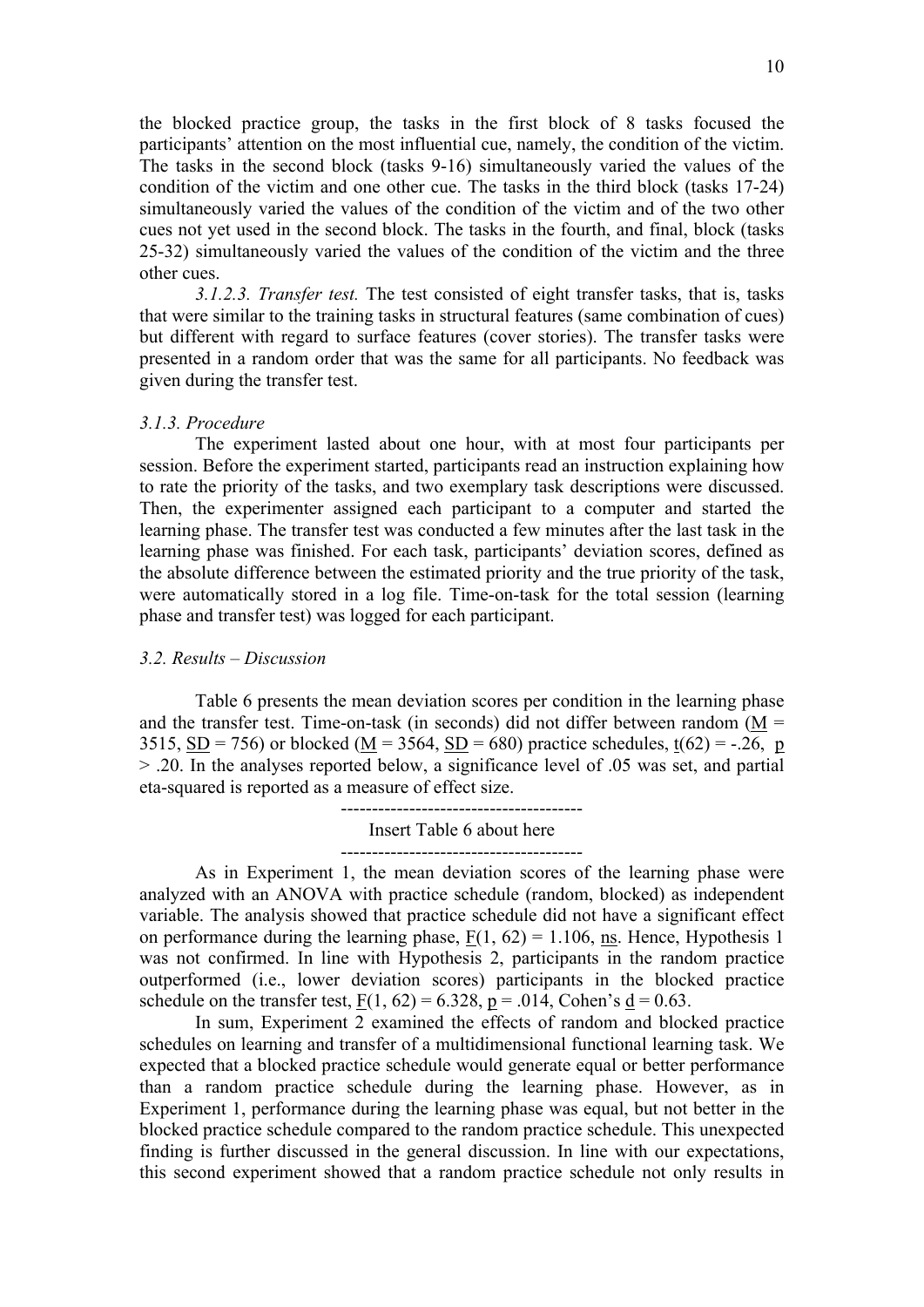better retention as was shown in Experiment 1, but also in higher transfer test performance than a blocked schedule.

# **4. General discussion**

The aim of the present study was to determine the effects of practice schedule on learning, retention and transfer in complex judgment tasks and to investigate the effectiveness of an operational practice schedule stemming from the train as you fight paradigm (i.e., a interleaved schedule but with some tasks being more likely to be presented than others, based on their frequency of occurrence in reality). For this, a multidimensional functional learning experiment (Experiment 1) was conducted in which participants had to learn how to judge the priority of crimes on the basis of a set of cues. It was expected **(**Hypothesis 1) that the blocked practice group would outperform both random and operational practice groups during learning and both random and operational practice groups would perform better during the retention test. However, it was found that the random practice group performed better than the blocked group on the retention test. Performance of the operational practice group did not differ from performance of the other groups and no differences were found on performance during the learning phase. A second experiment comparing random and blocked practice schedules on learning and transfer, also failed to find an effect during the learning phase, but did show beneficial effects of a random practice schedule for transfer test.

As mentioned before, other studies have noted lack of performance differences during the learning phase with blocked and random practice schedules as we did in both experiments, but sometimes these studies also failed to find effects on a retention test (French et al., 1990; Jones & French, 2007). However, some other studies also failed to find an effect of a random practice schedule on performance during learning, but did find positive effects on transfer, as in the present study. Such findings were reported in a study conducted by Wrisberg and Liu (1991) on the effects of practice schedules on learning badminton skills. They demonstrated better retention and transfer under random practice schedule but no difference was found between groups during acquisition. And using knot-tying skills in professional fire-fighters training, Ollis, Button, and Fairweather (2004) found that the detriment to acquisition performance as a result of a random practice schedule was not as great as previous laboratory findings would suggest. Similarly, Immink and Wright (1998) failed to find any performance detriment during acquisition of a movement task as a result of a random practice sequence. They hypothesized that, in accordance with the reconstruction hypothesis by Lee and Magill (1985), a blocked schedule benefits performance during acquisition because it obviates the need to re-plan movements between tasks, whereas participants in a random practice schedule need to engage in these time consuming re-planning activities. They subsequently showed that when participants in a random practice schedule were given sufficient time in between learning tasks to plan the upcoming response the acquisition benefit, often apparent with blocked practice schedule, disappeared while keeping the benefits for random practice schedule for transfer performance. As participants could work self-paced, a similar mechanism might underlie the lack of performance difference that was found between random and blocked practice schedules during learning phase. However, whether this assumption is correct remains an open question, but an interesting one for future research.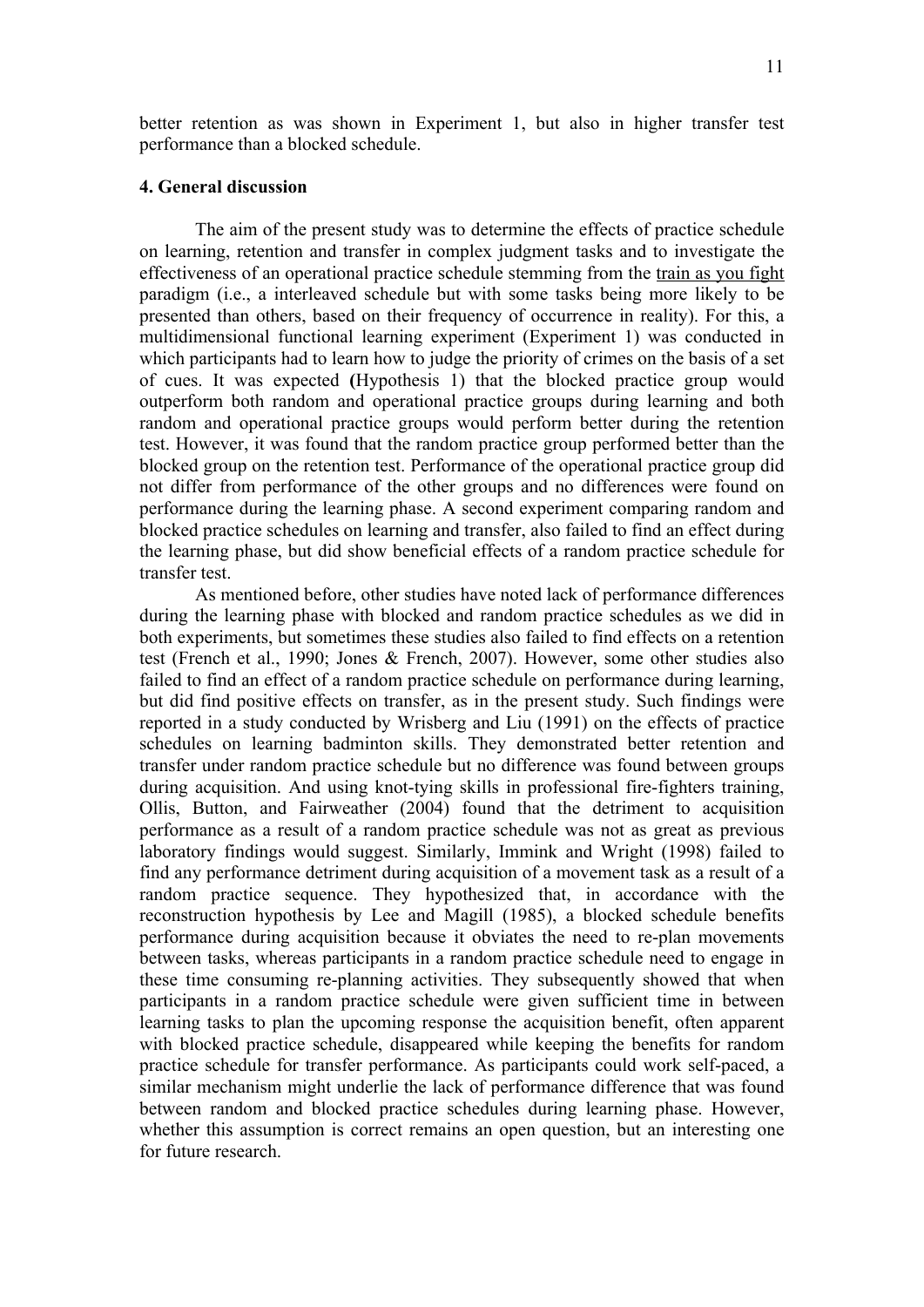As mentioned above, the performance on the retention test in Experiment 1 was improved as result of a random practice schedule compared to a blocked one. This is probably due to the contextual interference that arises due to variations in tasks in a random practice schedule, but spacing may also be a relevant factor (see also Kornell & Bjork, 2008). The spacing effect refers to the consistent finding that in a given amount of study time, memory for repeated stimuli is mediated by the interval between the first and second occurrence of the stimulus, with spaced stimulus presentations leading to better memory than massed presentations (for a review, see Dempster, 1988; Donovan & Radosevich, 1999). In a random practice schedule, spacing is also automatically introduced. Richland et al. (2004) conducted a study in which they investigated the relationship between contextual interference and spacing in a foreign vocabulary learning task. They came to the conclusion that contextual interference and spacing are distinct and additive effects, which both tend to lead to detrimental performance during practice but better learning outcomes.

The present study found no improvement on retention-test performance after having followed an operational practice schedule. This operational practice schedule, represented by the train as you fight paradigm, failed to show higher performance compared to a blocked one. This may have been due to performance impairment on the less frequently practiced cases. In line with the elaboration hypothesis (Shea  $\&$ Morgan, 1979) participants in the operational practice schedule did not have the opportunity to elaborate upon the similarities and differences between procedures for all different task variations. Therefore, as intuitively attractive as operational practice schedules may seem, a random practice schedule seems preferable over an operational one.

In the two experiments of the present study, the time interval between the learning and test (retention or transfer) was quite short, that is, in the first experiment 10 minutes and in the second experiment only a few minutes. Although a short or no interval between learning and test is common in many multidimensional functional learning experiments (Brehmer, 1977, 1979; Carrol, 1963; Chasseigne et al., 1997), it is known from educational and training research that effects on test performance may start to differ between conditions (or vice versa, to disappear) after a longer interval (e.g., a week; see, for example, Roediger & Karpicke, 2006), although effects may also remain stable across conditions after a longer interval (Nückles, Hübner, & Renkl, 2009). Moreover, Brehmer and Lindberg (1973) have shown that duration of retention interval hardly influenced performance on retention tests of multidimensional functional learning.

Another consideration is the complexity of the judgment task. These tasks are relevant for training real world complex judgment tasks, because even though they may be a simplified version of a real-world task, they allow novice learners to practice with whole tasks, that can be increased to real-world complexity levels in later stages of training (cf. Van Merriënboer & Sweller, 2005). The exact relationships between cues and priorities in our experimental tasks may not fully correspond to real-world judgment tasks, but the type of relationships that needed to be learned resemble real world judgment and decision-making problems (cf. distinction between physical and psychological fidelity; Van Merriënboer, 1997). Moreover, even though these tasks were not complex in the sense that they take many hours of practice, they are complex in terms of the number of interacting information elements that need to be simultaneously considered (cf. Ayres, 2006; Sweller, 1988; Sweller,Van Merriënboer, & Paas, 1998), that is, the different cues and their relationship to the criterion value. It should be noted though, that the tasks in the two experiments differed with respect to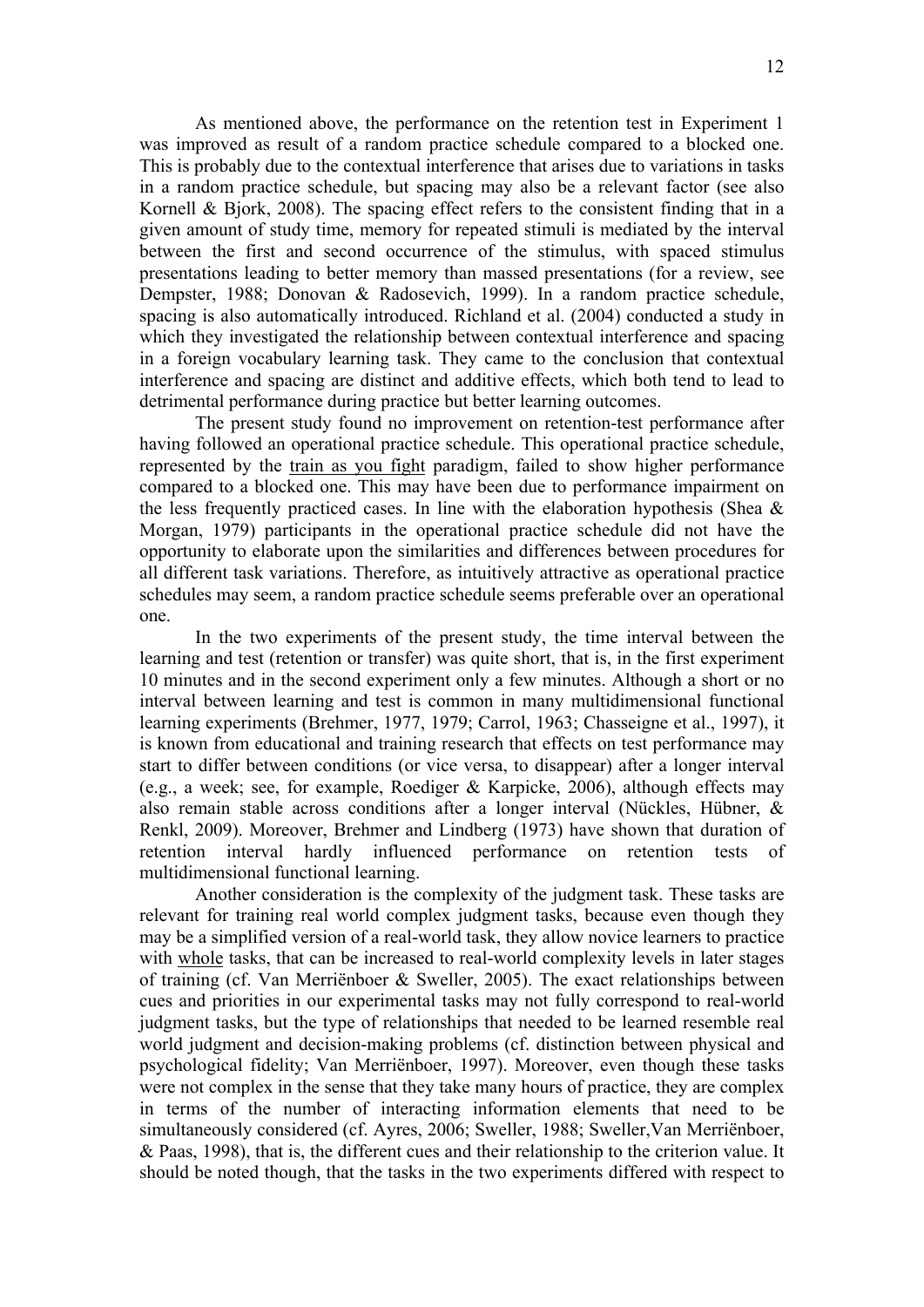task complexity. In Experiment 1 participants were only required to consider the additive effects of two cues that were given to them, whereas in Experiment 2, participants had to identify the relevant cues (which also interacted) from among irrelevant information, which is closer to real-world judgment tasks.

In considering the practical implications of the results of the present study, the operationalization of a blocked practice schedule, which is somewhat different from blocked schedules as they are traditionally designed, needs to be taken into account. In a blocked practice schedule, the sequence of learning tasks is such that only one task variation per block is practiced (e.g., block 1: AAAAAA, block 2: BBBBB, where A and B are variations of the learning task). As we stated in the Introduction, in complex judgment, the task for the judge is to predict a future outcome on the basis of a few cues. In learning to predict such future outcomes, the judge has to learn which cues are relevant (cue selection), how each cue relates to the criterion to be predicted, and whether cues are intercorrelated (i.e., cue-criterion functions). Thus, the creation of blocks for these complex judgment tasks is less straightforward than it would be for less complex tasks. The blocked schedules in our experiments were such that in the first blocks one cue changed value from one task to the next. In terms of predicting the future outcomes, this would not seem to be a blocked sequence as the resulting sequential tasks are different task variations. However, in terms of the learning task, that is, to learn cue-criterion functions, participants are provided the opportunity to learn the effects of one cue-criterion function before moving on to learning the next. And in the last blocks, two (or more) cues changed value from one task to the next, providing the opportunity to learn the interaction between the cues. It may, however, be that the, albeit limited, trial-by-trial variability within a block resembles interleaved practice more than "regular" blocked practice schedules, which might perhaps explain why no performance difference was found between random and blocked practice groups during learning.

Nevertheless, in the light of learning cue-criterion relationships, this is a blocked practice schedule, and moreover, one that resembles real world training approaches for complex judgment and decision-making. For example, sonar image operators, in a typical training program for identifying and judging sonar contacts, first learn how a sonar image depends on ocean bottom patterns, then how water temperatures influence sonar image, and only after that, how ocean bottom pattern and water temperatures interact and how that influences the sonar image (see, e.g., www.mosaichydro.com). The data presented here, however, show that such training programs better present the trainee with a random sequence of tasks, leaving it to the trainee to identify and categorize relevant cues and cue-criterion relationships.

To conclude, the present study showed that random practice schedule benefits both retention and transfer in learning a complex judgment task, and that these effects may occur without detrimental effects on performance during learning. This study focused on retention and near transfer-test performance, that is, the transfer tasks were different from the learning tasks on a superficial level, but not on a deep structural level. Far transfer in complex judgment tasks, that is, when the transfer tasks also differ from the learning tasks on a deep, structural level, was not investigated, but remains an interesting subject for future research.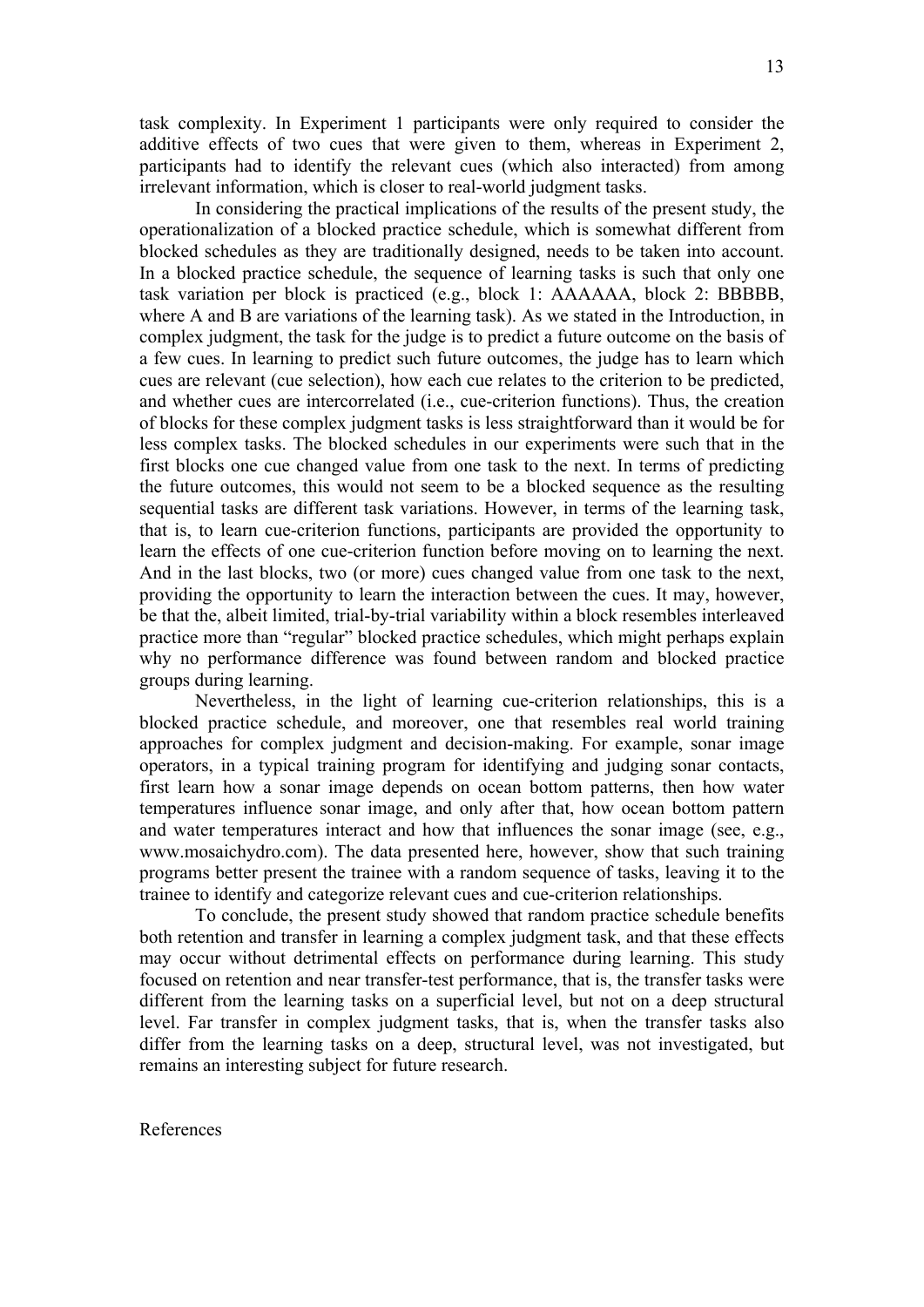Alm, H. (1982a). Effects of pretraining on the construction of complex rules in probabilistic inference tasks. Umea Psychological Reports, 162, 1-13.

Alm, H. (1982b). Learning of probabilistic inference tasks: Effects of uncertainty and function form. Umea Psychological Reports, 9, 1-36.

Alm, H., & Brehmer, B. (1982). Hypotheses about cue-criterion relations in linear and random inference tasks. Umea Psychological Reports, 164, 1-20.

Andersson, H., & Brehmer, B. (1977). Transfer effects in the SJT interpersonal learning paradigm. Umea Psychological Reports, 131, 1-42.

Ayres, P. (2006). Using subjective measures to detect variations of intrinsic cognitive load within problems. Learning and Instruction, 16, 389-400.

Balzer, W. K., Sulsky, L. M., Hammer, L. B., & Sumner, K. E. (1992). Task information, cognitive information, or functional validity information: Which components of cognitive feedback affect performance? Organizational Behavior and Human Decision Processes, 53, 35-54.

Beaubien, J. M., Shadrick, S. D., Paley, M. J., Badugu, S., Ennis, C. W., & Jacklin, S. (2006). Using deliberate practice to train military-civilian interagency coordination. In Proceedings of the Interservice/Industry Training, Simulation and Education Conference (I/ITSEC) (pp. 1-11). Orlando, FL: ITSA.

Bjork, R. A. (1994). Memory and metamemory considerations in the training of human beings. In J. Metcalfe & A. Shimamura (Eds.), Metacognition: Knowing about knowing (pp. 185-205). Cambridge, MA: MIT Press.

Björkman, M. (1965). Studies in predictive behavior: Explorations into predictive judgments based on functional learning and defined by estimation, categorization, and choice. Scandinavian Journal of Psychology, 6, 129-156.

Brady, F. (1998). A theoretical and empirical review of the contextual interference effect and the learning of motor skills. Quest, 50, 266-293.

Brehmer, A., & Brehmer, B. (1988). What have we learned about human judgment from thirty years of policy capturing? In B. Brehmer & C. R. B. Joyce (Eds.), Human judgment: The SJT view (pp. 75-114). Amsterdam: North-Holland Elsevier.

Brehmer, B. (1972). Cue utilization and cue consistency in multiple-cue probability learning. Organizational Behavior and Human Decision Processes, 8, 286- 296.

Brehmer, B. (1973). Note on the relation between single-cue probability learning and multiple-cue probability learning. Organizational Behavior and Human Decision Processes, 9, 246-252.

Brehmer, B. (1977). General and specific effects of practice in using functional rules in inference tasks. Umea Psychological Reports, 114, 1-13.

Brehmer, B. (1979). Effect of practice on utilization of nonlinear rules in inference tasks. Scandinavian Journal of Psychology, 20, 141-149.

Brehmer, B. (1987). Note on subjects' hypotheses in multiple-cue probability learning. Organizational Behavior and Human Decision Processes, 40, 323-329.

Brehmer, B., & Almqvist, P. (1977). Learning two multiple-cue probability learning tasks in succession. Umea Psychological Reports, 130, 4-32.

Brehmer, B., & Joyce, C. R. B. (Eds.). (1988). Human judgment: The SJT view. Amsterdam: North-Holland Elsevier.

Brehmer, B., & Lindberg, L. A. (1973). Retention of single-cue probability learning tasks as a function of cue validity, retention interval, and degree of learning. Journal of Experimental Psychology, 101, 404-406.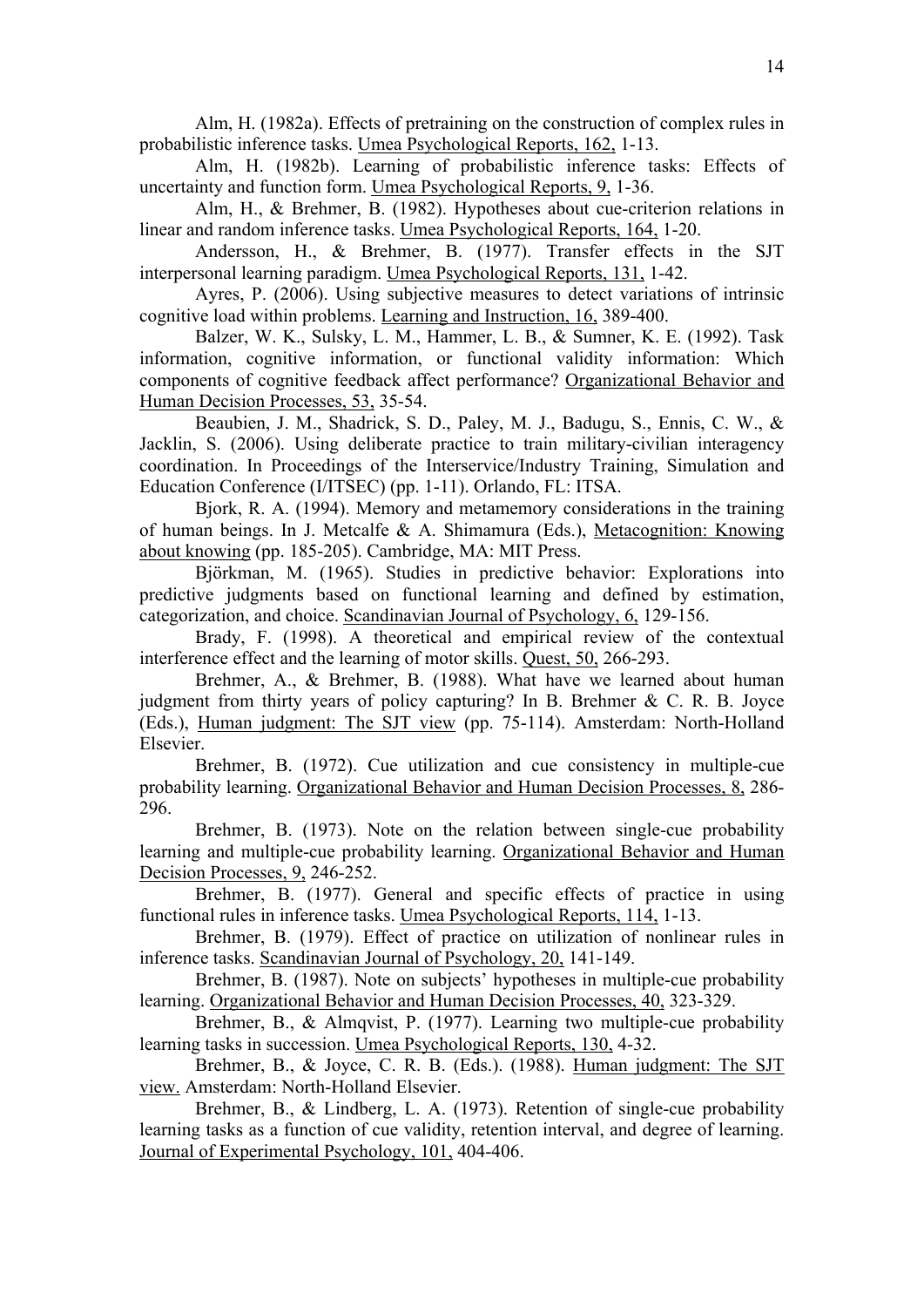Brunswik, E. (1943). Organismic achievement and environmental probability. Psychological Review, 50, 255-272.

Brunswik, E. (1955). Representative design and probabilistic theory in a functional psychology. Psychological Review, 62, 193-217.

Brunswik, E., & Herma, H. (1951). Probability learning of perceptual cues in the establishment of a weight illusion. Journal of Experimental Psychology, 41, 281- 290.

Carlson, R. A. (1989). Processing nonlinguistic negation. American Journal of Psychology, 102, 211-224.

Carlson, R. A., & Schneider, W. (1989). Acquisition context and the use of causal rules. Memory and Cognition, 17, 240-248.

Carlson, R. A., Sullivan, M. A., & Schneider, W. (1989). Practice and working memory effects in building procedural skill. Journal of Experimental Psychology: Learning, Memory, and Cognition, 15, 517-526.

Carlson, R. A., & Yaure, R. G. (1990). Practice schedules and the use of component skills in problem solving. Journal of Experimental Psychology: Learning, Memory, and Cognition, 16, 484-496.

Carroll, J. D. (1963). Functional learning: The learning of continuous functional mappings relating stimulus and response continua (Vol. RB-63-26). Princeton, NJ: Educational Testing Service.

Chasseigne, G., Mullet, E., & Stewart, T. R. (1997). Aging and multiple cue probability learning: The case of inverse relationships. Acta Psychologica, 97, 235- 252.

Cross, E. S., Schmitt, P. J., & Grafton, S. T. (2007). Neural substrates of contextual interference during motor learning support a model of active preparation. Journal of Cognitive Neuroscience, 19, 1854-1871.

De Croock, M. B. M., Van Merriënboer, J. J. G., & Paas, F. (1998). High vs low contextual interference in simulation based training of troubleshooting skills: Effects on transfer performance and invested mental effort. Computers in Human Behavior, 14, 249-267.

Dempster, F. N. (1988). The spacing effect. American Psychologist, 43, 627- 634.

Donovan, J. J., & Radosevich, D. J. (1999). A meta-analytic review of the distribution of practice effect: Now you see it, now you don't. Journal of Applied Psychology, 84, 795-805.

DeShon, R. P., & Alexander, R. A. (1996). Goal setting effects on implicit and explicit learning of complex tasks. Organizational Behavior and Human Decision Processes, 65, 18-36.

Edland, A. (1993). The effects of time pressure on choices and judgments of candidates to a university program. In N. J. Castellan Jr. (Ed.), Individual and group decision making: Current issues (pp. 43-64). Hillsdale, NJ: Erlbaum.

Farmer, E. W., Van Rooij, J. C. G. M., Riemersma, J. B. J., Jorna, P. G. A. M., & Moraal, J. (1999). Handbook of simulator-based training. London: Ashgate.

French, K. E., Rink, J. E., & Werner, P. H. (1990) Effects of contextual interference on retention of three volleyball skills. Perceptual and Motor Skills, 71, 179-186.

Greeno, J. G. (1964). Paired-associate learning with massed and distributed repetitions of items. Journal of Experimental Psychology, 67, 286-295.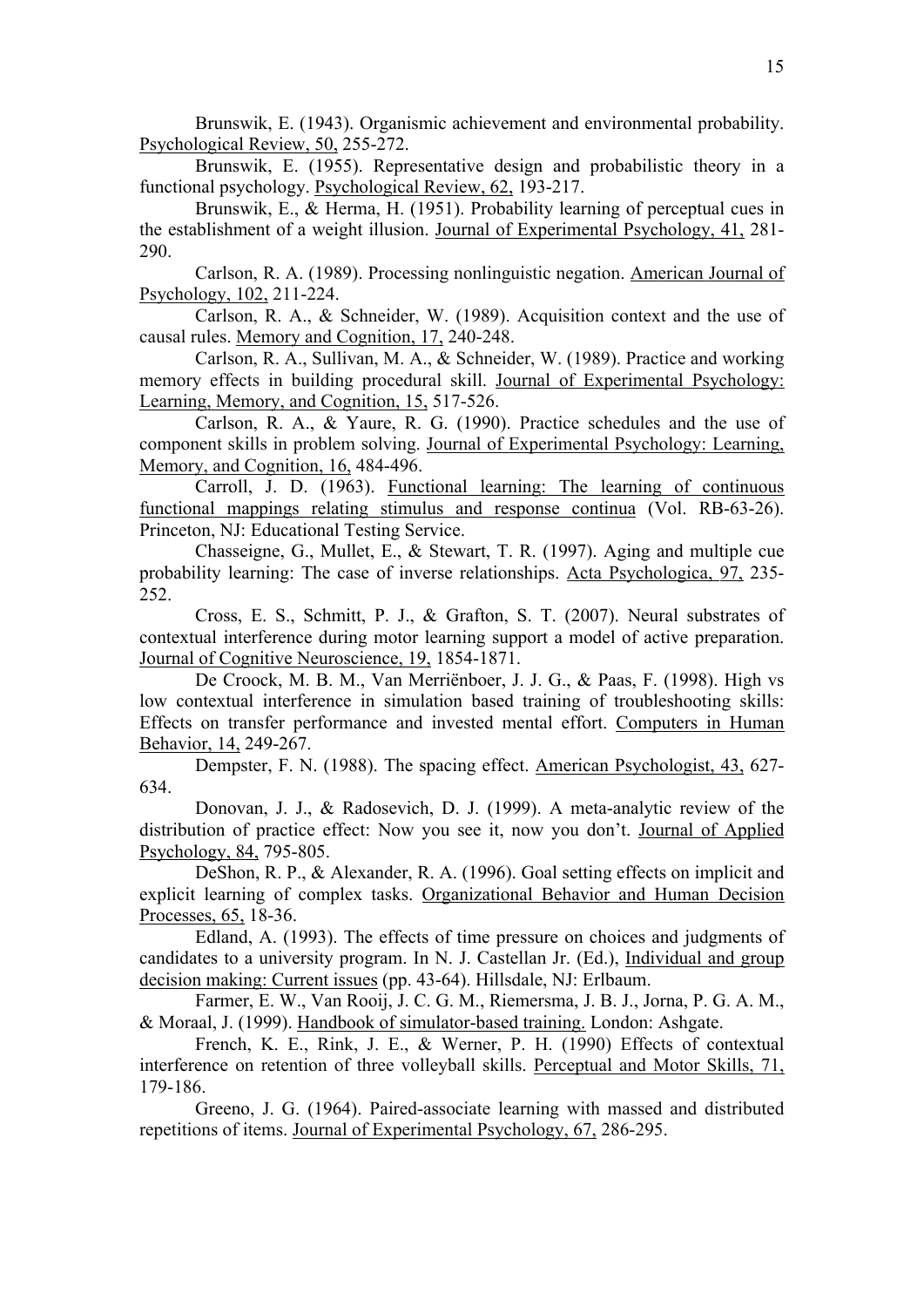Guadagnoli, M. A., & Lee, T. D. (2004) Challenge point: A framework for conceptualizing the effects of various practice conditions in motor learning. Journal of Motor Behavior, 36, 212-224.

Hammond, K. R., Hursch, C. J., & Todd, F. J. (1964). Analyzing the components of clinical inference. Psychological Review, 71, 438-456.

Hammond, K. R., McClelland, G. H., & Mumpower, J. (1980). Human judgment and decision making: Theories, decisions, and procedures. New York: Praeger.

Hammond, K. R., & Summers, D. A. (1965). Cognitive dependence on linear and non-linear cues. Psychological Review, 72, 215-224.

Hammond, K. R., Stewart, T. R., Brehmer, B., & Steinman, D. O. (1975). Social judgment theory. In M. F. Kaplan & S. Schwartz (Eds.), Human judgment and decision processes: Formal and mathematical approaches (pp. 271-312). New York: Academic.

Hatala, R. M., Brooks, L. M., & Norman, G. R. (2003). Practice makes perfect: The critical role of mixed practice in the acquisition of ECG interpretation skills. Advances in Health Sciences Education, 8, 17-26.

Healy, A. F., Buck-Gengler, C. J., Barshi, I., Parker, J. T., Schneider, V. I., Raymond, W. D., LaVoie, N. N., Bowles, A. R., Pauli, P., Fisher, J. A., & Bourne, L. E., Jr. (2002). Optimizing the durability and generalizability of knowledge and skills. In S. P. Shohov (Ed.), Trends in cognitive psychology (pp. 123-192). Hauppauge, NY: Nova Science.

Hoffman, P. J., Earle, T. C., & Slovic, P. (1981). Multidimensional functional learning (MFL) and some new conceptions of feedback. Organizational Behavior and Human Performance, 27, 75-102.

Hogarth, R. M. (1980). Judgment and choice: The psychology of decision. New York: Wiley.

Hursch, C. J., Hammond, K. R., & Hursch, J. L. (1964). Some methodological considerations in multiple-cue probability studies. Psychological Review, 71, 42-60.

Immink, M. A., & Wright, D. L. (1998). Contextual interference: A response planning account. The Quarterly Journal of Experimental Psychology A: Human Experimental Psychology, 51A, 735-754.

Jacoby, L. L. (1978). On interpreting the effects of repetition: Solving a problem versus remembering a solution. Journal of Verbal Learning and Verbal Behavior, 17, 649-667.

Jamieson, B. A., & Rogers, W. A. (2000). Age-related effects of blocked and random practice schedules on learning a new technology. The Journals of Gerontology Series B: Psychological Sciences and Social Sciences, 55, 343-353.

Jones, L. I., & French, K. E. (2007). Effects of contextual interference on acquisition and retention of three volleyball skills. Perceptual and Motor skills, 105, 883-890.

Klayman, J. (1988a). Cue discovery in probabilistic environments: Uncertainty and experimentations. Journal of Experimental Psychology: Learning, Memory and Cognition, 14, 317-330.

Klayman, J. (1988b). On the how and why (not) of learning from outcomes. In B. Brehmer & C. R. B. Joyce (Eds.), Human judgment: The Social Judgment Theory view (pp. 115-162). Amsterdam: North-Holland Elsevier.

Koele, P. (1980). The influence of labeled stimuli on nonlinear multiple-cue probability learning. Organizational Behavior and Human Decision Processes, 26, 22- 31.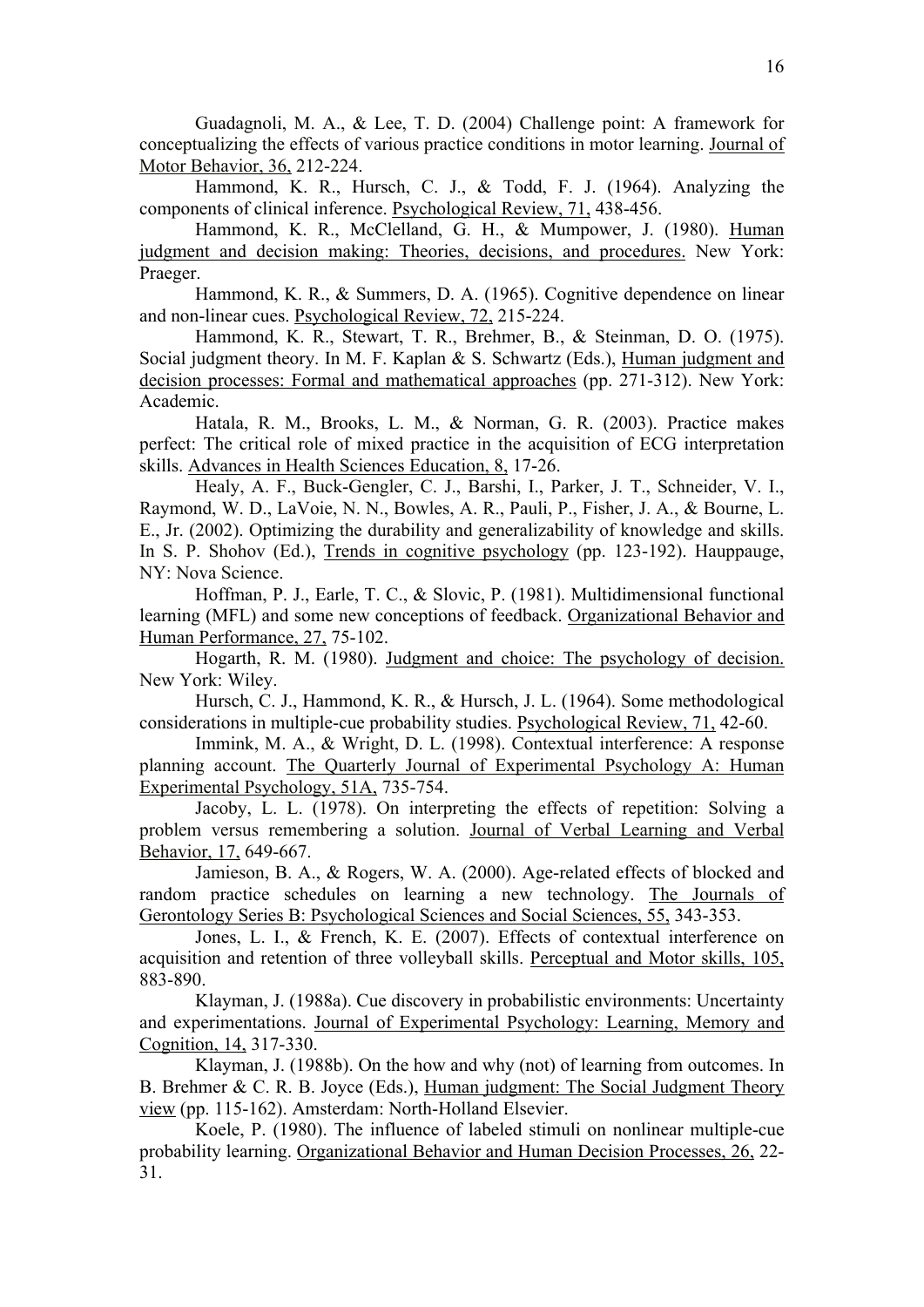Koh, K. (1993). Induction of combination rules in two-dimensional function learning. Memory and Cognition, 21, 573-590.

Kornell, N., & Bjork, R. A. (2008). Learning concepts and categories: Is spacing the "enemy of induction"? Psychological Science, 19, 585-592.

Lee, T. D., & Magill, R. A. (1983). The locus of contextual interference in motor-skill acquisition. Journal of Experimental Psychology: Learning, Memory and Cognition, 9, 730-746.

Lee, T. D., & Magill, R. A. (1985). Can forgetting facilitate skill acquisition? In D. Goodman, R. B. Wilberg, & I. M. Franks (Eds.), Differing perspectives in motor learning, memory, and control (pp. 3-22). Amsterdam: Elsevier.

Lee, T. D., & Simon, D. A. (2004). Contextual interference. In A. M. Williams & N. J. Hodges (Eds.), Skill acquisition in sport: Research, theory and practice (pp. 29-44). London: Routledge.

Lindberg, L. A., & Brehmer, B. (1976). Transfer in single-cue probability learning. Organizational Behavior and Human Decision Processes, 16, 177-192.

Lussier, J., Shadrick, S., & Prevou, M. (2003). Think like a commander prototype: Instructor's guide to adaptive thinking. Research product 2003-02. Alexandria, VA: U.S. Army Research Institute for the Behavioral and Social Sciences.

Magill, R. A., & Hall, K. G. (1990). A review of contextual interference effect in motor skill acquisition. Human Movement Science, 9, 241-289.

Mayer, R. E., & Wittrock, M. C. (1996). Problem-solving transfer. In D. C. Berliner & R. C. Calfee (Eds.), Handbook of educational psychology (pp. 47-62). New York: Simon & Schuster Macmillan.

Muchinsky, P. M., & Dudycha, A. (1975). Human inference behavior in abstract and meaningful environments. Organizational Behavior and Human Performance, 13, 377-391.

Nückles, M., Hübner, S., & Renkl, A. (2009). Enhancing self-regulated learning by writing learning protocols. Learning and Instruction, 19, 259-271.

Ollis, S., Button, C., & Fairweather, M. (2005). The influence of professional expertise and task complexity upon the potency of the contextual interference effect. Acta Psychologica, 118, 229-244.

Paas, F., & Van Merriënboer, J. J. G. (1994). Variability of worked examples and transfer of geometrical problem-solving skills: A cognitive-load approach**.**  Journal of Educational Psychology, 86, 122-133.

Richland, L. E., Bjork, R. A., Finley, J. R., & Linn, M. C. (2005). Linking cognitive science to education: generation and interleaving effects. In B. G. Bara, L. Barsalou, & M. Bucciarelli (Eds.), Proceedings of the Twenty-Seventh Annual Conference of the Cognitive Science Society **(p. 1850)** Mahwah, NJ: Erlbaum.

Richland, L. E., Finley, J. R. Bjork, R. A. (2004). Differentiating the contextual interference effect from the spacing effect. In K. Forbus, D. Gentner, & T. Regier (Eds.), Proceedings of the Twenty-Sixth Annual Conference of the Cognitive Science Society (p. 1624). Mahwah, NJ: Erlbaum.

Roediger, H. L., & Karpicke, J. D. (2006). Test-enhanced learning. Taking memory tests improves long-term retention. Psychological Science, 17, 249-255.

Rohrer, D., & Taylor, K. (2007). The shuffling of mathematics practice problems boosts learning. Instructional Science, 35, 481-498.

Roscoe, S. N., & Williges, B. H. (1980). Measurement of transfer of training. In S. N. Roscoe (Ed.), Aviation psychology (pp. 182-193). Ames, IA: Iowa State University Press.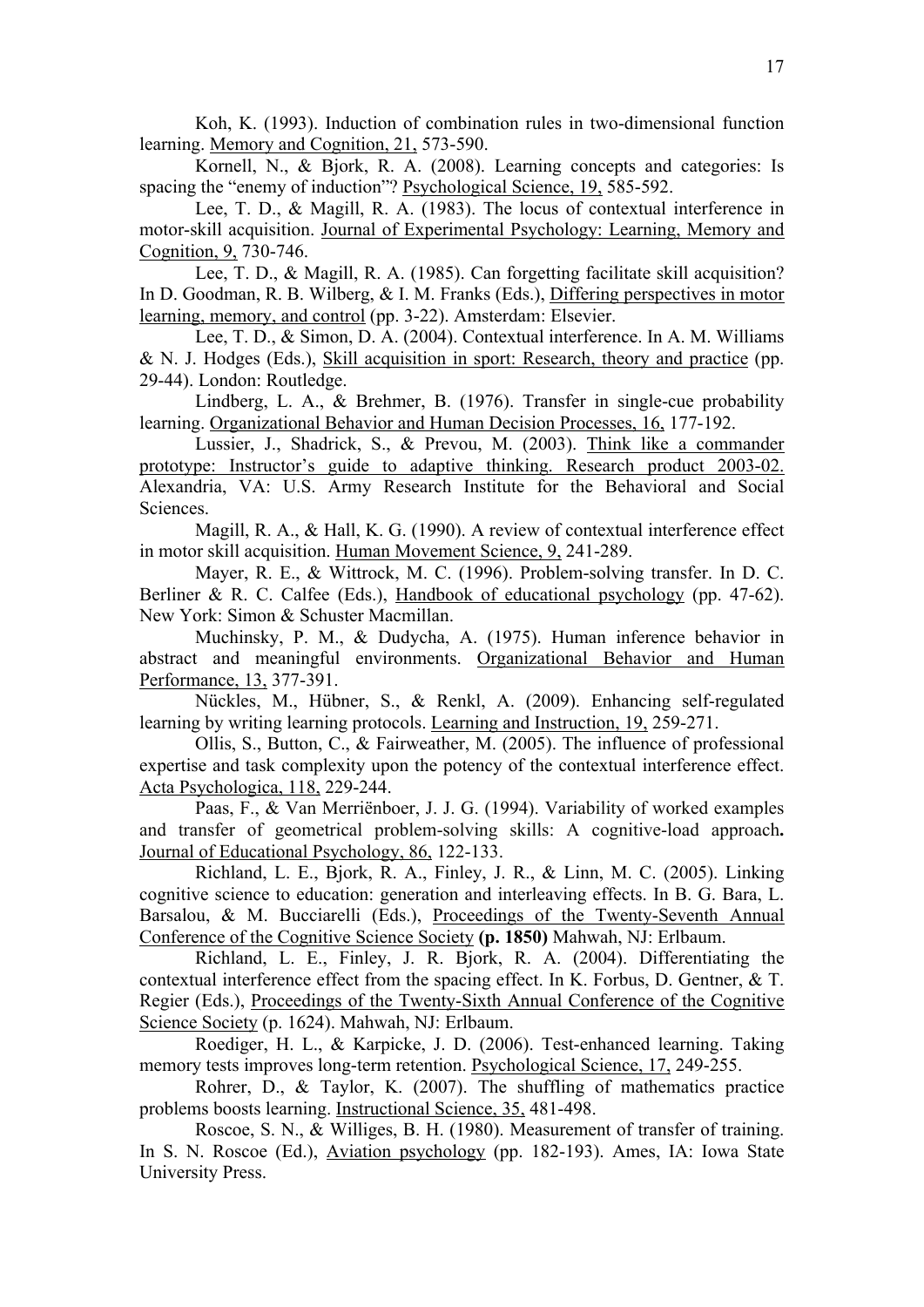Rothstein, H. G. (1986). The effects of time pressure on judgment in multiple cue probability learning. Organizational Behavior and Human Decision Processes, 37, 83-92.

Ruble, T. L., & Cosier, R. A. (1990). Effects of cognitive styles and decision setting on performance. Organizational Behavior and Human Decision Processes, 46, 283-295.

Schmidt, R. A., & Bjork, R. A. (1992). New conceptualizations of practice: Common principles in three paradigms suggest new concepts for training. Psychological Science, 3, 207-217.

Schneider, V. I., Healy, A. F., & Bourne, L. E. Jr. (1998). Contextual interference effects in foreign language vocabulary acquisition and retention. In A. F. Healy & L. E. Bourne Jr. (Eds.), Foreign language learning: Psycholinguistic studies on training and retention (pp. 78-90). Mahwah, NJ: Erlbaum.

Schneider, V. I., Healy, A. F., & Bourne, L. E. Jr. (2002). What is learned under difficult conditions is hard to forget: Contextual interference effects in foreign vocabulary acquisition, retention, and transfer. Journal of Memory and Language, 46, 419-440.

Schneider, V. I., Healy, A. F., Ericsson, K. A., & Bourne, L. E., Jr. (1995)**.** The effects of contextual interference on the acquisition and retention of logical rules. In A. F. Healy & L. E. Bourne Jr. (Eds), Learning and memory of knowledge and skills: Durability and specificity (pp. 95-131). Thousand Oaks, CA: Sage.

Shea, J. B., & Morgan, R. L. (1979). Contextual interference effects on acquisition, retention and transfer of a motor skill. Journal of Experimental Psychology: Human Learning and Memory, 5, 179-187.

Sheets, C. A., & Miller, M. J. (1974). The effect of cue-criterion function form on multiple-cue probability learning. American Journal of Psychology, 87, 629-641.

Simon, D. A. (2007). Contextual interference effects with two tasks. Perceptual and Motor Skills, 105, 177-183.

Simon, D. A. (2008). Scheduling and learning. Advances in Psychology, 139, 61-72.

Smedslund, J. (1955). Multiple-probability learning: An inquiry into the origins of perception. Oxford, UK: Akademisk.

Sweller, J. (1988). Cognitive load during problem-solving: Effects on learning. Cognitive Science, 12, 257-285.

Sweller, J., Van Merriënboer, J. J. G., & Paas, F. (1998). Cognitive architecture and instructional design. Educational Psychology Review, 10, 251-295.

Van Merriënboer, J. J. G. (1997). Training complex cognitive skills: A four component instructional design model for technical training. Englewood Cliffs, NJ: Educational Technology Publications.

Van Merrienboer, J. J. G., & Sweller, J. (2005). Cognitive load theory and complex learning: Recent developments and future directions. Educational Psychology Review, 17, 147-177.

Wrisberg, G. A., & Liu, Z. (1991). The effect of contextual variety on the practice, retention, and transfer of an applied motor skill. Research Quarterly for Exercise and Sport, 62, 406-412.

Wulf, G., & Shea, C. H. (2002). Principles derived from the study of simple skills do not generalize to complex skill learning. Psychological Bulletin & Review, 9, 185-211.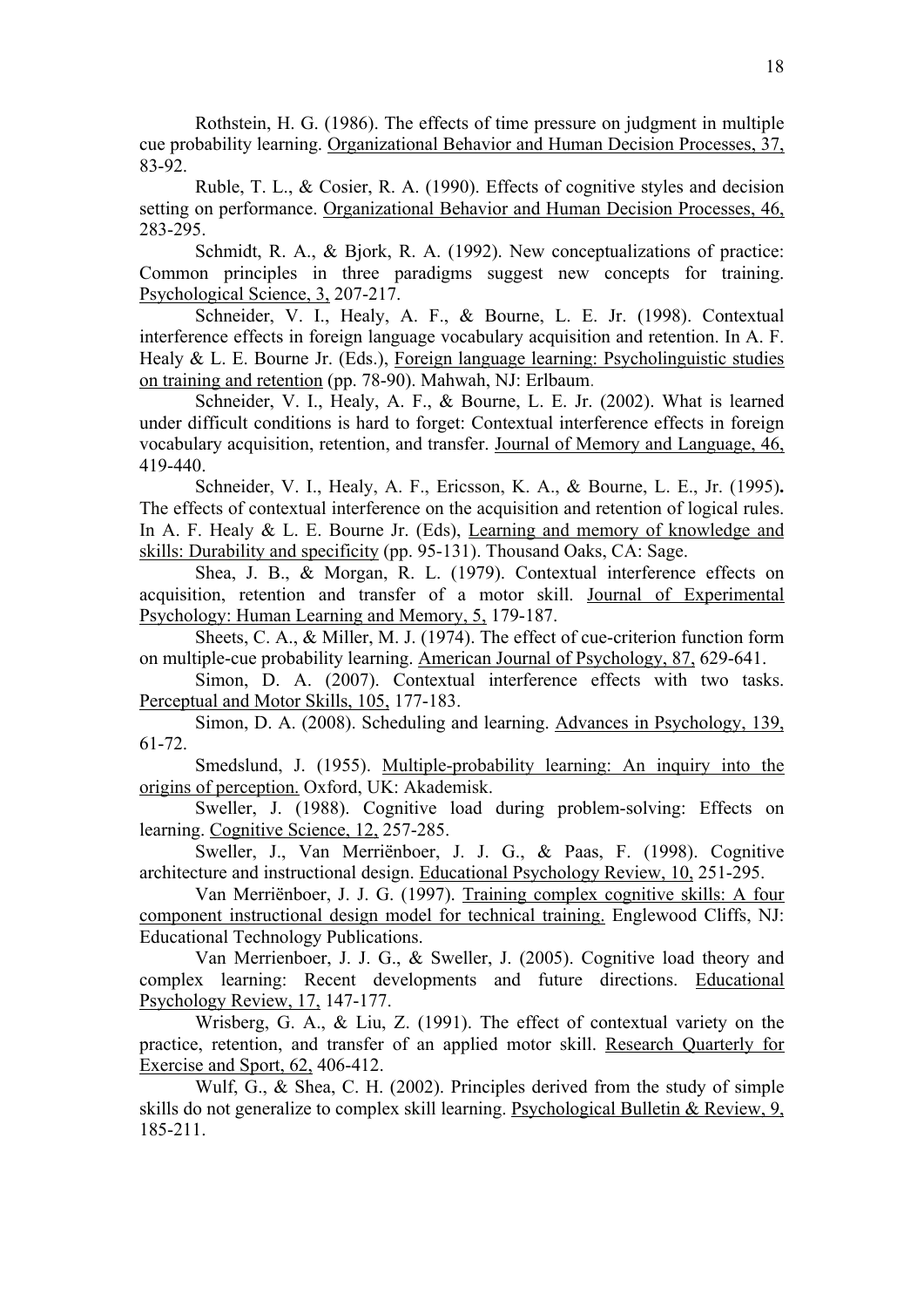Cue values, priority scores, and presentation frequency in the operational practice schedule of the injury cases

|              | Use of     | Priority | Presentation |
|--------------|------------|----------|--------------|
|              |            |          |              |
| Cue value    | weapon     | score *  | frequency    |
| Light injury | No Firearm | 18       | 45%          |
|              | Firearm    | 32       | $5\%$        |
| Heavy injury | No firearm | 48       | 25%          |
|              | Firearm    | 62       | 10%          |
| Dead         | No firearm | 78       | 3%           |
|              | Firearm    | 92       | 12%          |
|              |            |          |              |

 $*$  Min = 1, Max = 100.

Table 2

Cue values, priority scores, and presentation frequency in the operational practice schedule of the damage cases

|                                       | Level of      | Priority | Presentation |
|---------------------------------------|---------------|----------|--------------|
| Cue value                             | damage        | score *  | frequency    |
| <b>Burglary</b>                       | Light         | 19       | 18%          |
|                                       | Heavy         | 25       | 31%          |
|                                       | Irretrievable | 31       | 21%          |
| Violence/holdup                       | Light         | 49       | 3%           |
|                                       | Heavy         | 55       | 12%          |
|                                       | Irretrievable | 61       | 15%          |
| $\mathbf{a}$ $\mathbf{r}$<br>$\cdots$ | 100           |          |              |

 $*$  Min = 1, Max = 100.

Table 3

Cue values, priority scores, and presentation frequency in the operational practice schedule of the traffic cases

|                        |                   | Priority | Presentation |
|------------------------|-------------------|----------|--------------|
| Cue value              | History           | score *  | frequency    |
| Speeding               | First time        | 4        | 30%          |
|                        | Recidivist        | 20       | 45%          |
| Uninsured              | First time        | 24       | $7\%$        |
|                        | Recidivist        | 40       | 3%           |
| Drunk driving          | First time        | 44       | 9%           |
|                        | Recidivist        | 60       | 6%           |
| $+ 10$<br>$1 \times 1$ | $1 \wedge \wedge$ |          |              |

 $*$  Min = 1, Max = 100.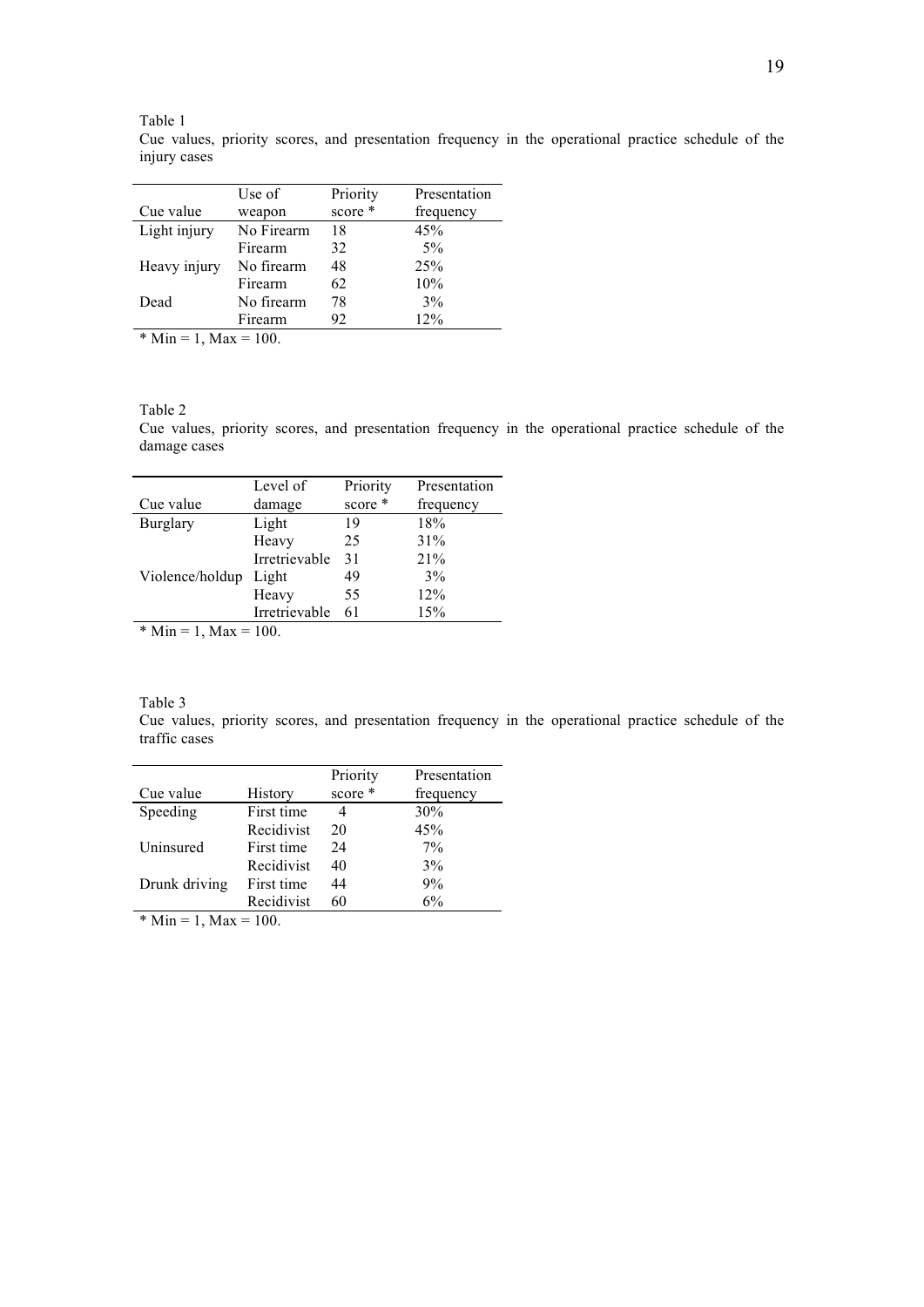Table 4 Means (and SD) of deviation scores for all conditions in Experiment 1

|                               | Learning phase | Retention test |
|-------------------------------|----------------|----------------|
| Condition                     | M(SD)          | M (SD)         |
| Blocked practice schedule     | 7.25(3.88)     | 5.48(2.81)     |
| Random practice schedule      | 6.15(2.17)     | 3.12(1.84)     |
| Operational practice schedule | 6.01(2.61)     | 4.58(2.41)     |

Deviation scores are the absolute difference between true priority (min. 1 and max. 100) and participant's estimate.

#### Table 5

The effect of cue values on the priority score in Experiment 2

|               | Use of           | Nature               | Information on         | Priority |
|---------------|------------------|----------------------|------------------------|----------|
| Cue value     | weapon           | of crime             | perpetrator            | score *  |
| Injury $(10)$ | No Firearm $(0)$ | Burglary $(0)$       | Description $(0)$      | 10       |
|               |                  |                      | Known to police $(8)$  | 18       |
|               |                  | Violence/holdup (12) | Description $(0)$      | 22       |
|               |                  |                      | Known to police $(8)$  | 30       |
|               | Firearm $(4)$    | Burglary $(0)$       | Description $(0)$      | 14       |
|               |                  |                      | Known to police $(8)$  | 22       |
|               |                  | Violence/holdup (12) | Description $(0)$      | 26       |
|               |                  |                      | Known to police $(8)$  | 34       |
| Death $(43)$  | No Firearm $(0)$ | Burglary $(0)$       | Description $(0)$      | 43       |
|               |                  |                      | Known to police $(19)$ | 62       |
|               |                  | Violence/holdup (29) | Description $(0)$      | 72       |
|               |                  |                      | Known to police (19)   | 91       |
|               | Firearm (9)      | Burglary $(0)$       | Description $(0)$      | 52       |
|               |                  |                      | Known to police (19)   | 71       |
|               |                  | Violence/holdup (29) | Description $(0)$      | 81       |
|               |                  |                      | Known to police (19)   | 100      |

 $*$  Min = 1, Max = 100.

It can be inferred from the Table how the cues interact: The first cue, condition of the victim, determines the effect of the other cues on the priority. The use of a firearm has more effect on the priority when the victim is dead (injury:  $+4$ ; dead  $+9$ ), and so do the use of violence (injury:  $+12$ ; death: +29) and the fact of the perpetrator being known to the police (injury:  $+ 8$ ; death:  $+ 9$ ).

Table 6 Means (and SD) of deviation scores for the two conditions in Experiment 2

|                           | Learning phase | Retention test |
|---------------------------|----------------|----------------|
| Condition                 | M (SD)         | M (SD)         |
| Blocked practice schedule | 15.30(5.70)    | 15.09(6.92)    |
| Random practice schedule  | 6.89(6.39)     | 10.78(6.82)    |

Deviation scores are the absolute difference between true priority (min. 1 and max. 100) and participant's estimate.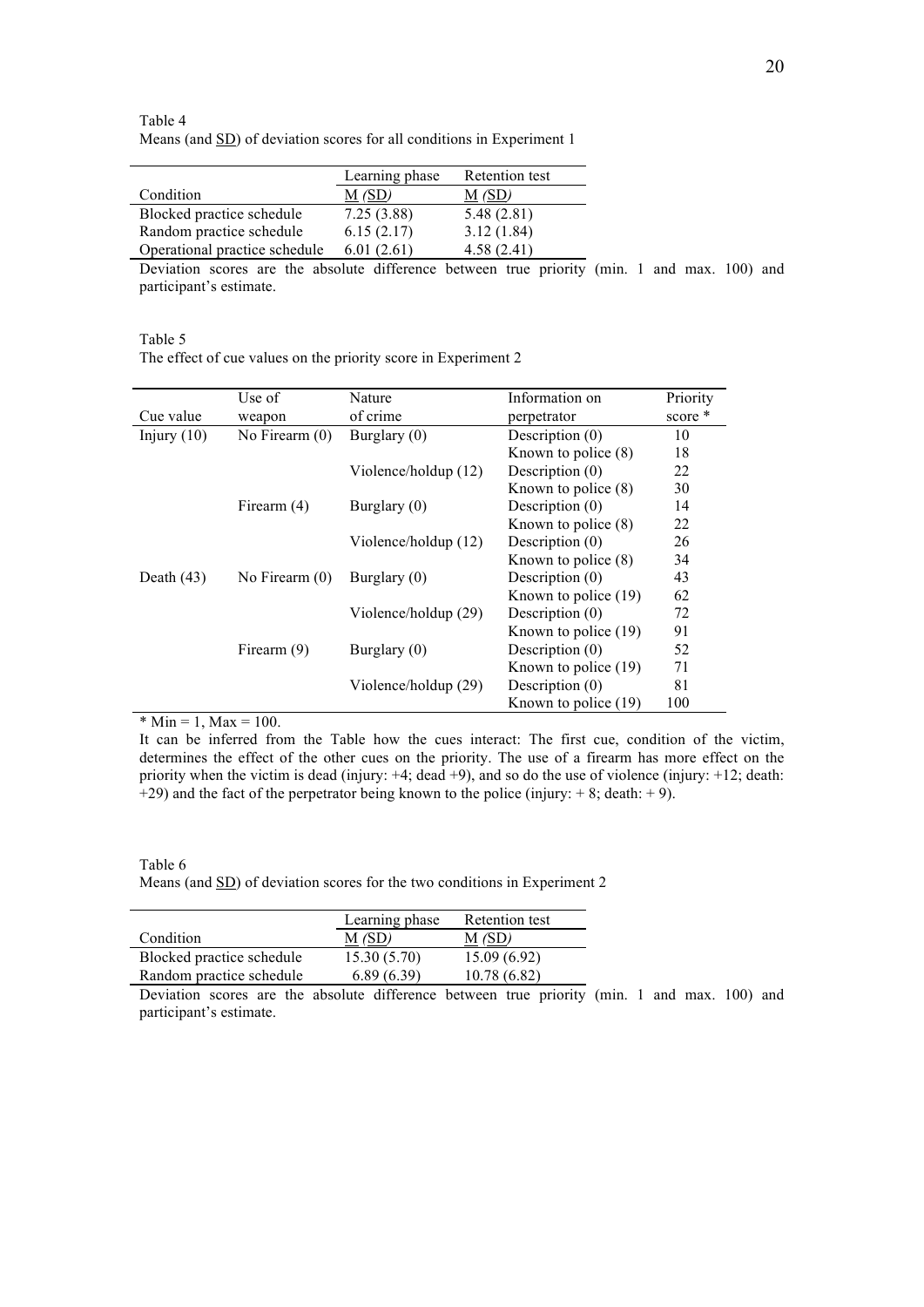

Fig. 1. Presentation of a case, including feedback on its true priority, on the participant's computer screen in Experiment 1 (translation, original in Dutch).